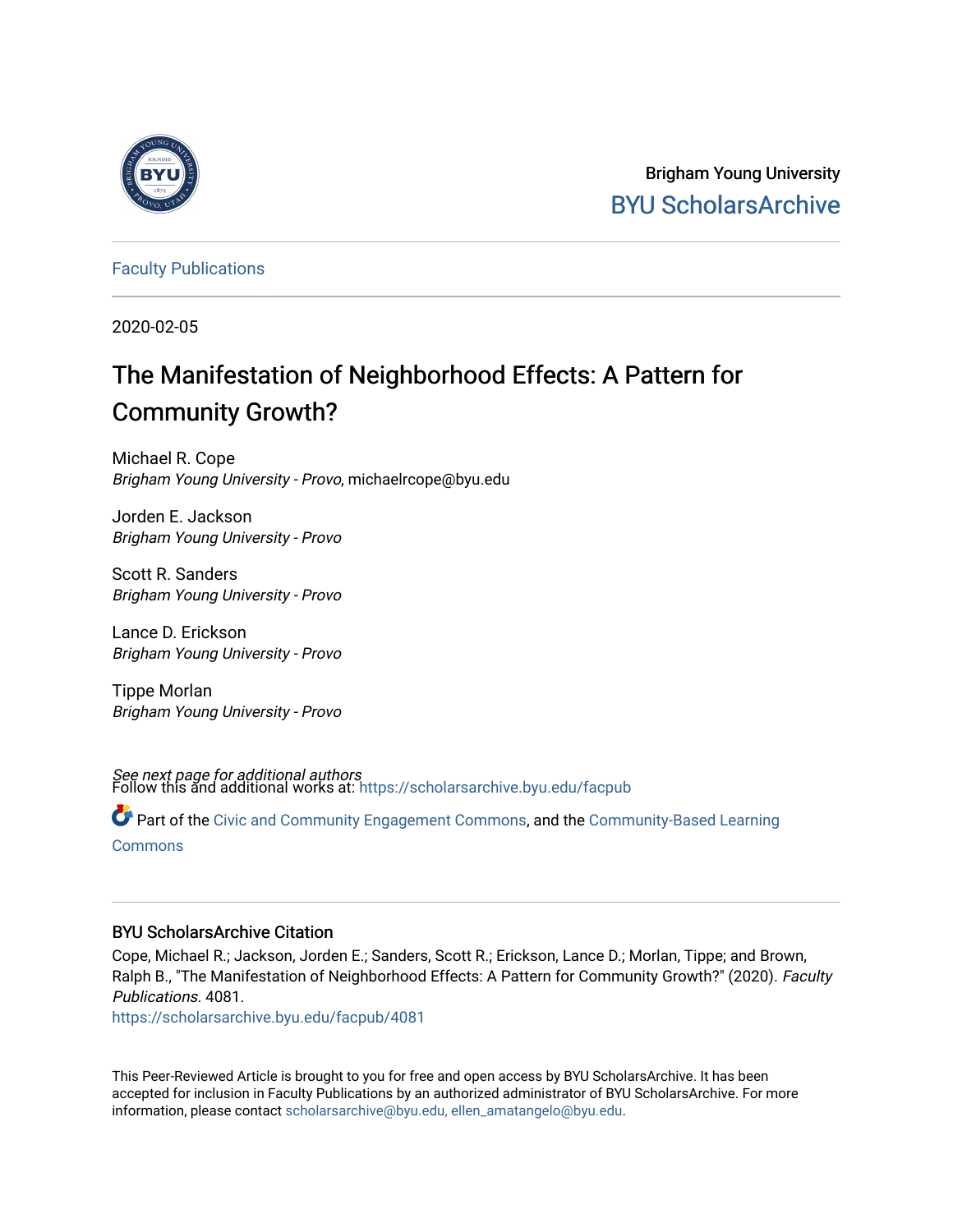## Authors

Michael R. Cope, Jorden E. Jackson, Scott R. Sanders, Lance D. Erickson, Tippe Morlan, and Ralph B. Brown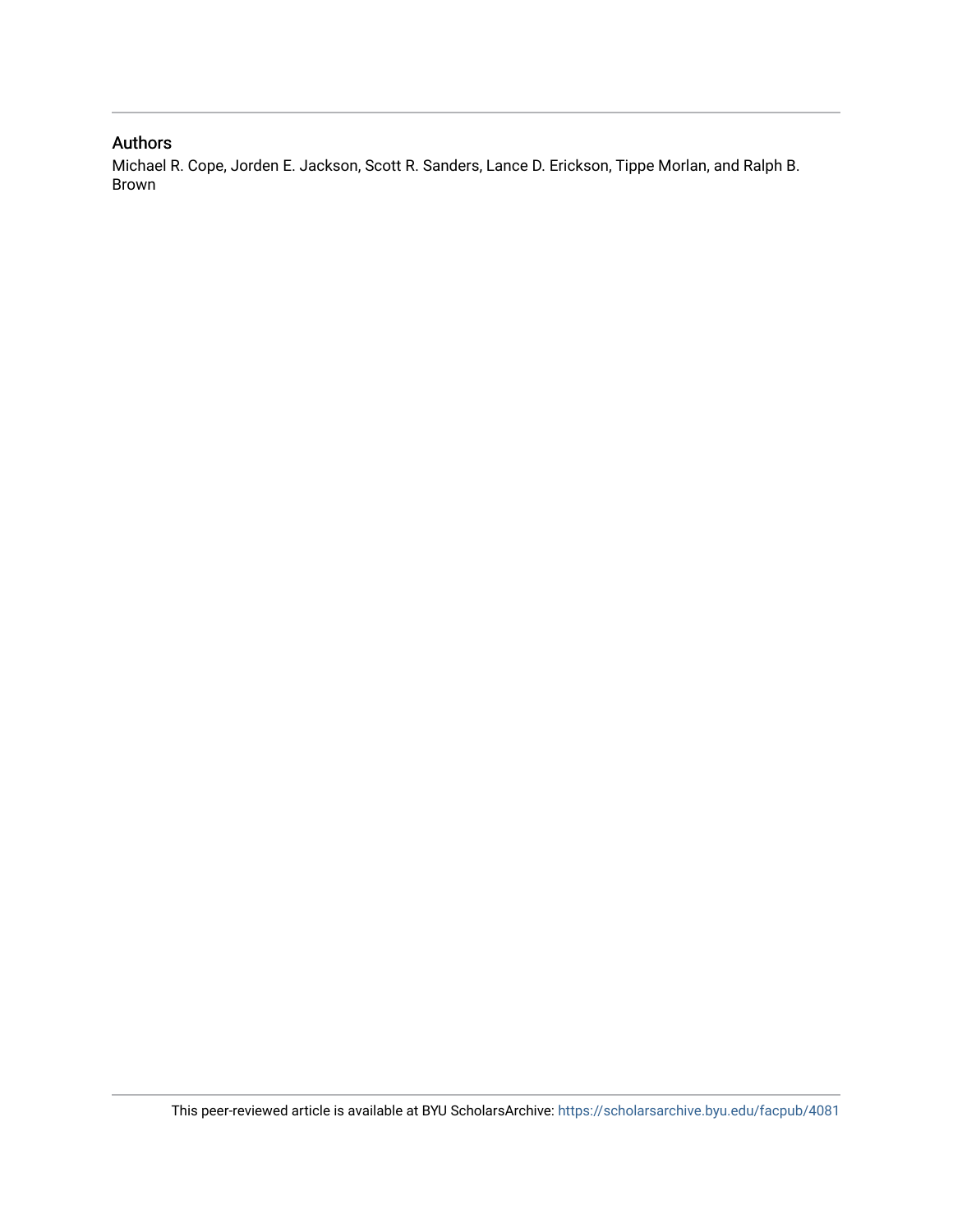



## *Article* **The Manifestation of Neighborhood E**ff**ects: A Pattern for Community Growth?**

### **Michael R. Cope \*, Jorden E. Jackson, Scott R. Sanders, Lance D. Erickson, Tippe Morlan and Ralph B. Brown**

Department of Sociology, Brigham Young University, Provo, UT 84602, USA; jacksjor@byu.edu (J.E.J.); scott\_sanders@byu.edu (S.R.S.); lance\_erickson@byu.edu (L.D.E.); beatricemorlan@gmail.com (T.M.); ralph.browning.brown@gmail.com (R.B.B.)

**\*** Correspondence: michaelrcope@byu.edu

Received: 27 December 2019; Accepted: 25 January 2020; Published: 5 February 2020



**Abstract:** Neighborhood effects, or the development of community by neighborhoods, are often studied in an urban context. Previous research has neglected to examine the influence of neighborhoods in nonurban settings. Our case study, however, contributes to the existing literature as it takes place in a small, rural-to-urban town at an important point in time where the town was urbanizing. We find that neighborhood effects also influence community satisfaction and attachment in Creekdale, an urbanizing town. Using survey data (*N* = 1006) drawn from the Creekdale Community Citizens Viewpoint Survey (CCVS), we find that, contrary to conventional wisdom, population size and density does not matter necessarily for an individual's community attachment and satisfaction; community experience is shaped by neighborhood effects.

**Keywords:** community; neighborhood effects; attachment; satisfaction; development

### **1. Introduction**

To what degree are size, density, and community organization indicators of neighborhood effects on residents' sense of community? We show that the development of community by neighborhoods is not just an urban phenomenon, but rather that rural and small towns also develop community via neighborhoods. Problems commonly experienced in urban areas dominate the literature of community and neighborhood effects, stemming from the development of the Chicago School of Human Ecology [\[1](#page-14-0)[–8\]](#page-14-1). In fact, the idea of living in a smaller place is automatically correlated with the presence of one large community: "the assumed connection of rural towns with community was often supported by social experience, and it was universally compatible with small town mythology that has been so influential in American history" [\[9\]](#page-14-2) (p. 10). Thus, it has long been assumed that the experience of community manifests differently in small towns and in urban areas.

However, by examining the presence of neighborhood differentiation within a small and growing town, we show in our case study that community is created via the same social processes that are theorized to occur in urban neighborhoods. Therefore, we argue that the total population size does not necessarily matter in the development of community. Rather, it is the neighborhood effects that significantly influence measures of community experience.

Beginning with Wirth's foundational 1938 article, "Urbanism as a Way of Life," and until 1974 with Kasarda and Janowitz's article on community attachment, community research has been characterized by the assumption that population size and density matter in how communities are formed [\[10–](#page-14-3)[12\]](#page-14-4). Based on the Wirthian tradition, urban areas were characterized as places where secondary contacts replace primary contacts, bonds of kinship are weak, and neighborhoods disappear [\[6](#page-14-5)[,13–](#page-14-6)[15\]](#page-14-7). In the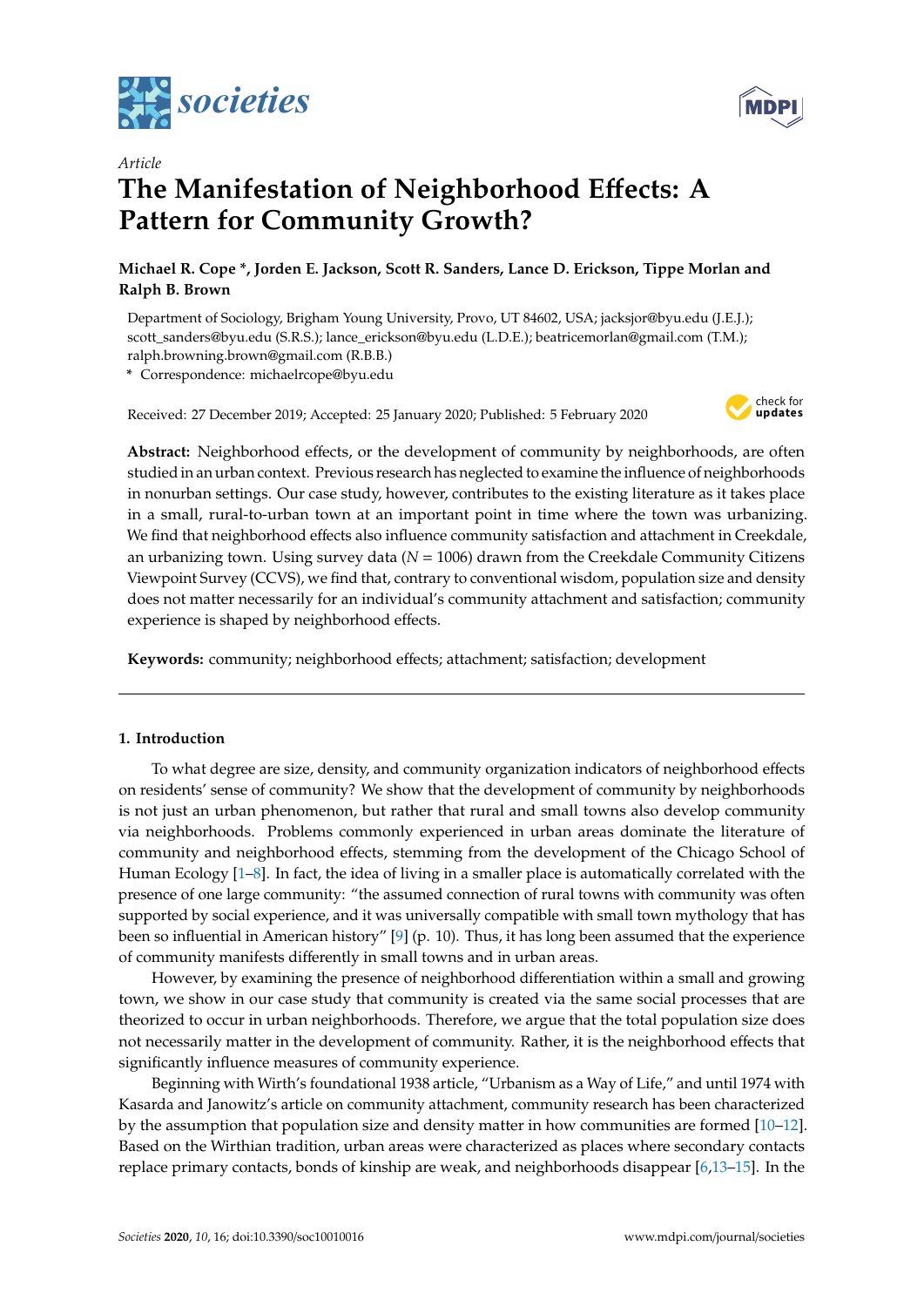twentieth century, as cities were urbanizing and industrializing, widespread concern for the state of urban life nurtured the trend of an urban, as opposed to rural, perspective in community studies [\[1–](#page-14-0)[8\]](#page-14-1).

The character of community within cities is a widely debated issue, as scholars dispute whether community has been lost [\[1,](#page-14-0)[6,](#page-14-5)[16](#page-14-8)[,17\]](#page-14-9), saved [\[18](#page-14-10)[–30\]](#page-15-0), or liberated [\[31](#page-15-1)[–42\]](#page-15-2). The heart of this debate lies in defining the most significant characteristics in the development of community: 1. population size and density or 2. community organization, networks, and length of residence (i.e., newcomers will not feel as at home in their community compared to old-timers) [\[38](#page-15-3)[,43\]](#page-15-4). If Kasarda and Janowitz are correct in believing that population size does not matter and that length of residence and affective connection to a place do, we expect to see, as new neighborhoods emerge in small towns, with newcomers moving into new neighborhoods, that the neighborhoods become important variables within rural, urbanizing, and urban communities.

Fundamentally, modernity is characterized by individualism [\[44](#page-15-5)[–46\]](#page-15-6). With the rise of globalization and specialization, individualism conquers collectivism, and this is apparent even within established communities [\[46\]](#page-15-6). According to Bauman, society "has undergone a process of individualization. Troubles are supposed to be suffered and coped with alone and are singularly unfit for cumulation into a community of interests which seeks collective solutions to individual troubles" [\[44\]](#page-15-5) (p. 86, original emphasis). That is to say, in pre-modern societies, solutions to uncertainty, that is job loss, illness, a family death, were rooted in existing communities, whereas the modern world has made the old—community-oriented—solutions either unavailable or unattractive, which leads to recreating the stability of community membership in different ways [\[46\]](#page-15-6). We can thus expect the way residents experience community to reflect this trend, particularly through the social processes manifested in neighborhoods, such as neighborhood selection by a predominant race, e.g., [\[47\]](#page-15-7), socioeconomic background, e.g., [\[48\]](#page-15-8), a desirable commuting zone, e.g., [\[49\]](#page-15-9), or the employment and shopping opportunities in a particular place, e.g., [\[50\]](#page-15-10).

If Bauman's critique of modern life is valid, and this individualism is apparent in larger cities and communities [\[51,](#page-15-11)[52\]](#page-15-12), it begs the question about whether neighborhood selection by a predominant race or socioeconomic background, for example, are also apparent in smaller communities. Although the research shows the many pathways by which context influences an individual's experience of community within urban communities [\[6](#page-14-5)[,53](#page-15-13)[,54\]](#page-15-14), the literature on individuals within rural and urbanizing communities is scarce. To the extent that individualism is a template for people's experiences in large cities and small towns, researchers should expect to find the same results occurring in smaller rural urbanizing communities as well; in other words, the population size of geographic locale should not matter for neighborhood effects to emerge. However, despite the work of academics such as Kasarda and Janowitz to move community research away from the Wirthian tradition, community is still primarily analyzed in an urban context, perpetuating the idea that population size matters [\[38](#page-15-3)[,43\]](#page-15-4). This neglect of individuals within small communities and any neighborhood effects which are present drives our methodological inquiry. To understand community as it manifests and is experienced in small rural/urbanizing towns, our study examines the neighborhoods in Creekdale $^1$ , a small town in the western United States.

#### *1.1. Linear Development Model and Systemic Model*

Past literature has analyzed community using both the linear development model and the systemic model of community attachment [\[38,](#page-15-3)[43,](#page-15-4)[55\]](#page-15-15). The linear development model reflects the idea that "linear increases in the population size and density of human communities are assumed to be the primary exogenous factors influencing patterns of social behavior" [\[38\]](#page-15-3) (p. 328). This model, rooted in the work of Wirth [\[6\]](#page-14-5), examines social change through the lens of modernization, a phenomenon which inevitably influenced and continues to influence the nature of community. Scholars who follow

Pseudonym.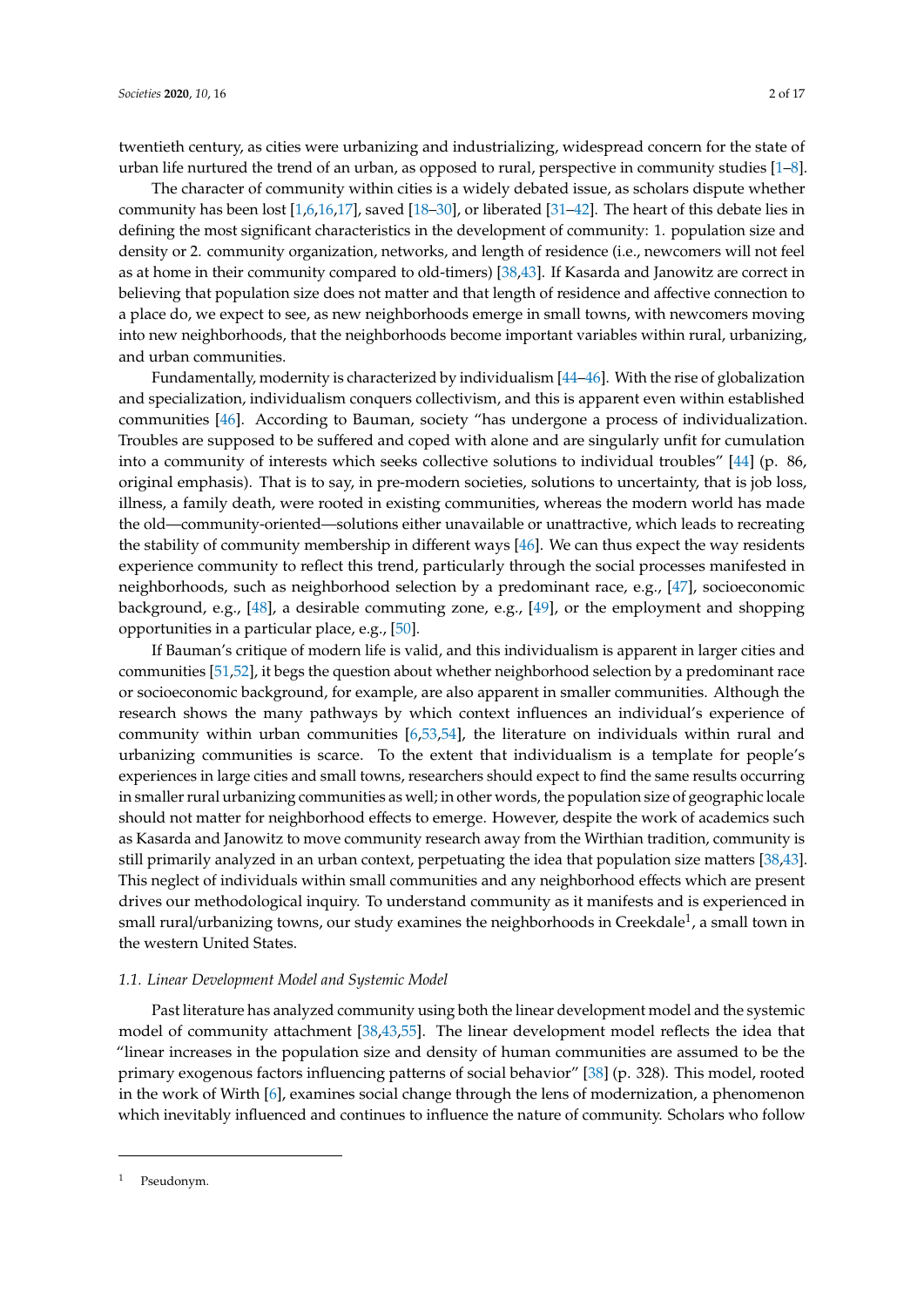this model believe that "industrialization and attendant urbanization have caused fundamental and irreversible changes in the nature of human relationships and community organization" [\[55\]](#page-15-15) (p. 169). In this sense, the linear progress of modernity has resulted in the formation of large urban cities where meaningful attachment to community decreased [\[3–](#page-14-11)[7](#page-14-12)[,56](#page-15-16)[–58\]](#page-15-17). As modernization assumed control of neighborhood and community development, individuals within urban contexts became detached and any sense of community was "secular and instrumental" [\[55\]](#page-15-15) (p. 169).

Conversely, the systemic model in the work of Park and Burgess [\[59](#page-15-18)[,60\]](#page-15-19) and Thomas [\[61\]](#page-15-20) maintains that the development of urban cities does not inevitably result in a loss of community. Instead of size and density, city social structures allow individuals to experience greater solidarity [\[55\]](#page-15-15). Most importantly, the systemic model states that length of residency and population age have the greatest effect on community attachment [\[43\]](#page-15-4) (p. 181)—the longer one lives in a particular area, the greater the sense of community he or she feels. Recent research embraces this systemic model within rural settings [\[62](#page-16-0)[,63\]](#page-16-1), and scholars also use the systemic model within the urban context, especially regarding neighborhoods within larger cities [\[64](#page-16-2)[,65\]](#page-16-3). However, this research can apply the systemic model in an analysis of neighborhood effects in urbanizing areas. By finding evidence of neighborhood effects within urbanizing communities and by discerning the commonalities of residents in each neighborhood, we will show, using data from Creekdale, that community size and density are not the key factors in neighborhood development, but rather that neighborhoods can be characterized by length of residency. Creekdale, a traditional, rural, agricultural town, has been home to many families for generations. However, more recently, it has also become a bedroom community as new development attracts young families.

#### *1.2. Neighborhood E*ff*ects*

Location, city streets, census blocks, and density cannot be the only defining factors of a neighborhood—as in the past [\[66\]](#page-16-4)—unless density is combined with significant social characteristics shared by the people within the neighborhoods [\[6\]](#page-14-5). Park claims that in "the course of time, every section and quarter of the city takes on something of the character and qualities of the inhabitants. Each separate part of the city is inevitably stained with the peculiar sentiments of the population" [\[1\]](#page-14-0) (p. 579). Thus, as neighborhoods age, they are defined by their history and residents.

A number of effects, particularly social characteristics, tend to be grouped together at the neighborhood level [\[67\]](#page-16-5). Two crucial social characteristics, an individual's attachment to and satisfaction with their community, can help us understand aggregate neighborhood phenomena as well. Attachment and satisfaction have been studied in neighborhoods in urban blocks [\[68\]](#page-16-6), as well as among individuals about their neighborhoods, but without comparing neighborhoods against each other [\[69,](#page-16-7)[70\]](#page-16-8). One study found that residents who reported greater attachment to their neighborhood also were able to respond to disorder better, as well as feel higher stability [\[71\]](#page-16-9). More stable neighborhoods are considered more sustainable, in that people who live in more stable neighborhoods are assumed to care more about their community. Living in more stable neighborhoods also was associated with respondents feeling less vulnerable to crime [\[71\]](#page-16-9). Another study examined the level of attachment by neighborhood types and found that rural migrants in low-income neighborhoods are less attached compared to high-income neighborhoods and urban-born residents [\[72\]](#page-16-10). Lewicka [\[73\]](#page-16-11) compares attachment levels in neighborhoods in four different cities and found that differences in means were statistically significant for attachment. This study compares the relationships between different types of places—apartment, neighborhood, city district, and city—and level of place attachment [\[73\]](#page-16-11). Regarding developing or restoring neighborhoods, measuring place attachment can help practitioners create better-informed projects. Long-time residents who have more intense attachment can help revitalization efforts in neighborhoods [\[74\]](#page-16-12). These findings show that neighborhood effects and attachment and satisfaction have unprecedented influence in multiple aspects of each individual's life.

While, as is noted by Kauppien [\[75\]](#page-16-13) (p. 422), "reserch on neighborhood effects has been dominated by American Studies," researchers have also examined neighborhood effects in international settings.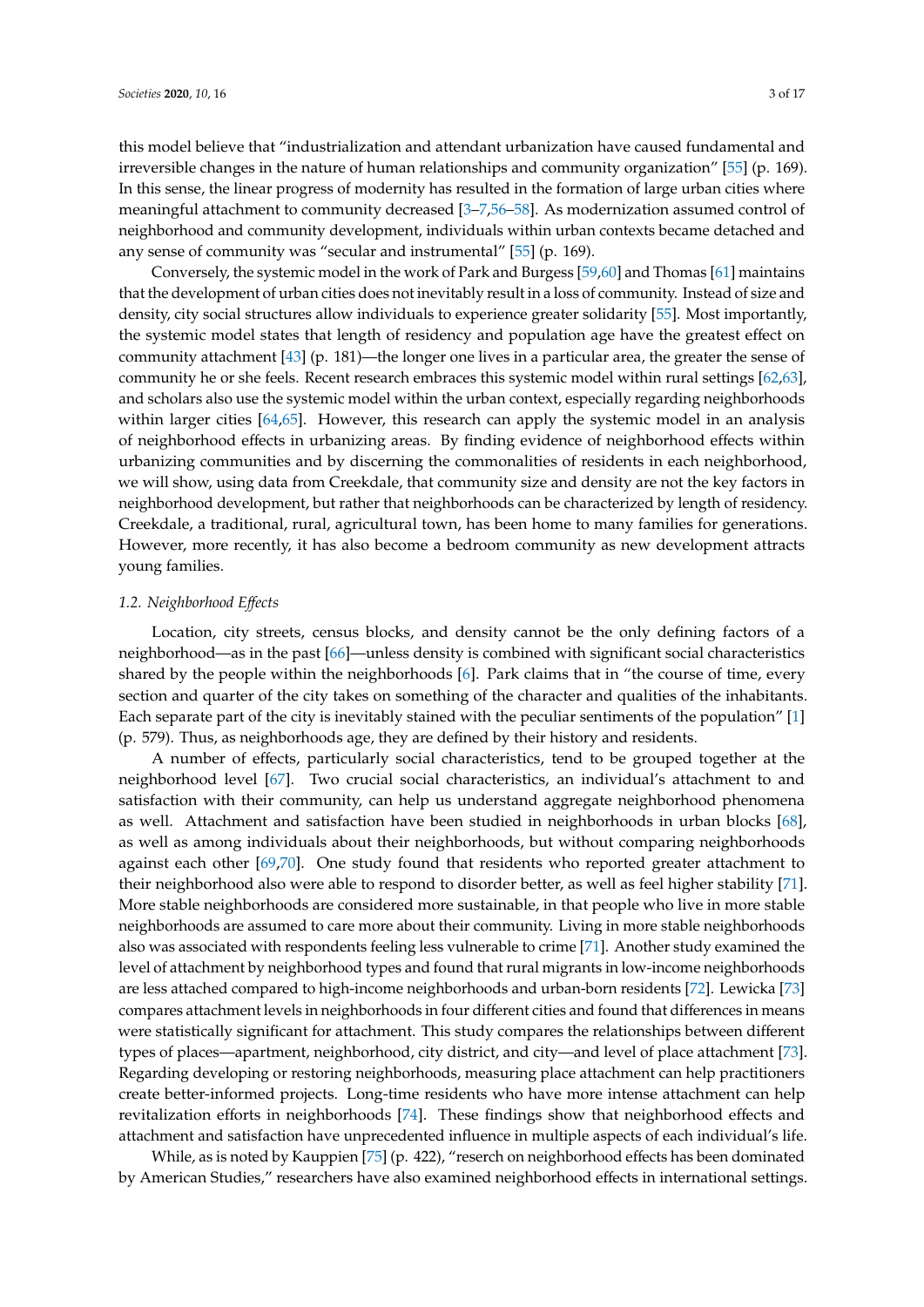In Japan, for example, researchers found that health problems varied by neighborhood. One study showed that risk of stroke varies by level of neighborhood deprivation [\[76\]](#page-16-14). Another study found neighborhood effects to be correlated with the likelihood of elderly Japanese individuals being homebound [\[77\]](#page-16-15), and one found that that cardiovascular disease risk varied by neighborhood characteristics [\[78\]](#page-16-16). In Australia, researchers found that neighborhood socioeconomic well-being was positively correlated with individual satisfaction [\[79\]](#page-16-17). Additionally, city planning researchers in Australia found that, while most residents of high-density neighborhoods were highly satisfied with their neighborhood and dwelling, those who reported better living conditions depending on their location, place of residence design, and amenities were more satisfied than those in other neighborhoods [\[80\]](#page-16-18). Child development researchers in Canada found that 4- and 5-year-old children's verbal ability scores were higher in affluent neighborhoods compared to children in poor neighborhoods, even after controlling for household socioeconomic status variables [\[81\]](#page-16-19). Additional child development research in Canada showed that childhood obesity varied by neighborhood characteristics [\[82\]](#page-16-20). A study that took place in the United Kingdom found that ethnic minorities have lower life satisfaction than majority populations; however, some minorities (Black, Indian, and Pakistani) who live in neighborhoods with a higher concentration of residents of their same ethnicity have higher life satisfaction [\[83\]](#page-16-21). Researchers reviewing literature studying neighborhood effects in Helsinki, Finland, found that, while family background explained whether or not a child would finish school, the type of education that young people sought was explained by neighborhood [\[75\]](#page-16-13).

#### *1.3. The Urban Context*

Neighborhoods within cities are defined by the commonalities and solidary features shared among the residents of a particular geographic area [\[27,](#page-14-13)[29\]](#page-15-21). A group of people bound together in this way creates the type of community they want to live in and secures the primary ties within them [\[84\]](#page-16-22) (p. 5). In large urban areas, neighborhoods are divided along such lines, especially when numerous enclaves or "racial colonies" [\[1\]](#page-14-0) (p. 582) develop a social organization according to race and social class. For instance, ethnic enclaves such as Chinatowns, Little Tokyos, and Little Armenias are considered as neighborhoods because of the ethnic composition of the residents, business owners, and patrons in each respective geographic area. Chinese, Japanese, and Armenians living in America choose to build ethnic enclaves as a way of accessing familiar cultural resources [\[85](#page-16-23)[–90\]](#page-17-0). Wellman [\[42\]](#page-15-2) explains this type of phenomenon as a part of the so-called "community saved" argument, in which people will always organize into communities no matter what the ecological, demographic, or social circumstances, seeking and creating primary ties by finding others who suit their wants and needs and by incorporating them into their community. Surrounding themselves with like-minded people helps to create a strong community. Thus, neighborhoods develop a homogenous character, generating the same primary ties via similarities in interest, background, and status. These characteristics, however, have disappeared in the purported "community lost" argument, which is largely focused on the removal of social interactions from the context of strong bonds and local solidarities to an impersonal context [\[1](#page-14-0)[,5](#page-14-14)[,16](#page-14-8)[,17,](#page-14-9)[42\]](#page-15-2). As urban areas grow, urban planners should prioritize neighborhood integration and the well-being of vulnerable populations [\[91\]](#page-17-1) as well as preserve historical areas in order to secure sustainable development.

Primary ties are still important for the development of neighborhoods and communities as part of the community liberated paradigm, although most ties "now tend to form sparsely knit, spatially dispersed, ramifying structures instead of being bound up within a single densely knit solidarity" [\[42\]](#page-15-2) (p. 1207). However, geography still plays a role in the development of community, because humans gather in physical places with others who share similar characteristics [\[92](#page-17-2)[,93\]](#page-17-3). If community is defined by how a person experiences the world in a specific context of place and time [\[94](#page-17-4)[,95\]](#page-17-5), then each individual's experience of community is colored by their neighborhood. Members of a community will share similar, characteristically determined demographics with those who live near and associate with them [\[92,](#page-17-2)[93\]](#page-17-3).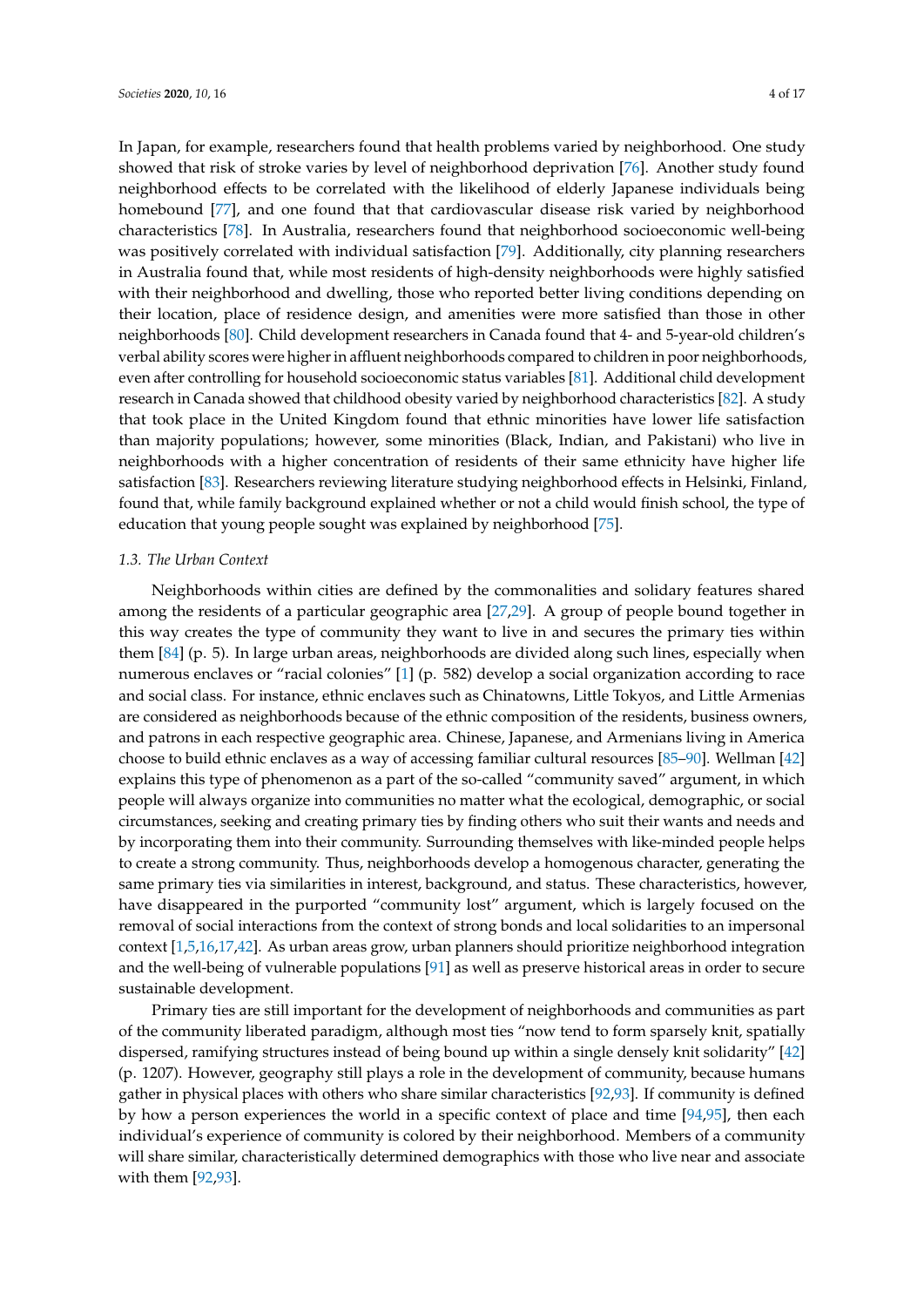#### *1.4. The Rural Context*

Despite its large rural population, most research in the United States on rural communities relies on demographic comparisons with limited generalizability or large-scale surveys that treat the "rural" community as a monolithic entity to be contrasted with metropolitan and urban communities [\[96–](#page-17-6)[103\]](#page-17-7). Neighborhood effects have been studied and found within the urban context [\[53,](#page-15-13)[67\]](#page-16-5), but the research and analyses of their presence within rural communities are inadequate [\[42\]](#page-15-2). Even after extensive research on rural communities and rural community life, neighborhood effects have yet to be analyzed at rural and urbanizing levels. The neighborhood effects on a small scale validate the systemic model of community attachment, as rural towns do not have the size or density to drive the development of social processes that emerge when distinct neighborhoods form. Urban research on neighborhoods following the linear development model claims that neighborhood processes develop out of a human need to create and find social ties while living in a vast sea of people in dense, populous cities [\[6,](#page-14-5)[55\]](#page-15-15). The fact that distinct neighborhoods develop in smaller towns [\[100\]](#page-17-8) solicits a reevaluation of neighborhoods in urbanizing towns through the systemic model.

Most existing research on neighborhood effects takes place in urban cities where neighborhoods exist along census blocks and other geographic planes [\[6,](#page-14-5)[53,](#page-15-13)[54\]](#page-15-14). Neighborhood effects, however, are not only present and apparent in large cities or metropolitan areas; they can exist in any community, regardless of location, geographic area, or population size. Although there is limited research on the development of distinct neighborhoods within rural communities and urbanizing towns, similar sustainable development patterns [\[100\]](#page-17-8) suggest that rural areas may experience comparable neighborhood effects as neighborhoods found within large cities [\[101\]](#page-17-9). Creekdale, an urbanizing town with a population of 26,349, has such neighborhoods.

#### *1.5. Urbanizing Context*

Rural planning and planning authorities have a significant impact on the development and spatial placement of economic activities [\[100\]](#page-17-8). The effectiveness of community planning influences outcomes including economic diversification, attracting human capital, meeting residents' needs, and long-term sustainability [\[100\]](#page-17-8).

While urbanizing is not always a positive improvement for everyone in a community, as places urbanize and, in some cases, gentrify, minority groups experience poorer health [\[102\]](#page-17-10), and those in periphery neighborhoods have lower income levels [\[103\]](#page-17-7). Rural areas in the process of urbanizing put those living in areas with concentrated poverty at risk [\[104\]](#page-17-11), making the well-being and improvement of poverty-stricken areas an imperative part of sustainable development [\[91\]](#page-17-1). Feelings of attachment also vary with influxes of newcomers to the area; long-time residents who live in older neighborhoods feel more attached to the community [\[105\]](#page-17-12) compared to neighborhoods made up of newcomers, who feel less attached [\[106\]](#page-17-13). At the heart of the urbanization of rural towns is a desire to preserve rural values and use them to raise the quality of rural life [\[100\]](#page-17-8). Neighborhood formation and selection, therefore, significantly influence the success of a rural town's urbanization and sustainable development [\[100\]](#page-17-8).

#### *1.6. Summary and Expectations*

This case study shows that urbanizing communities experience neighborhood effects similar to those in urban towns. Using the systemic model, our study expands on previous literature by exploring how the length of residence rather than size and population density impacts neighborhood effects. Additionally, community attachment and satisfaction characteristics influence neighborhood effects, which should be considered in community planning processes and sustainable development initiatives.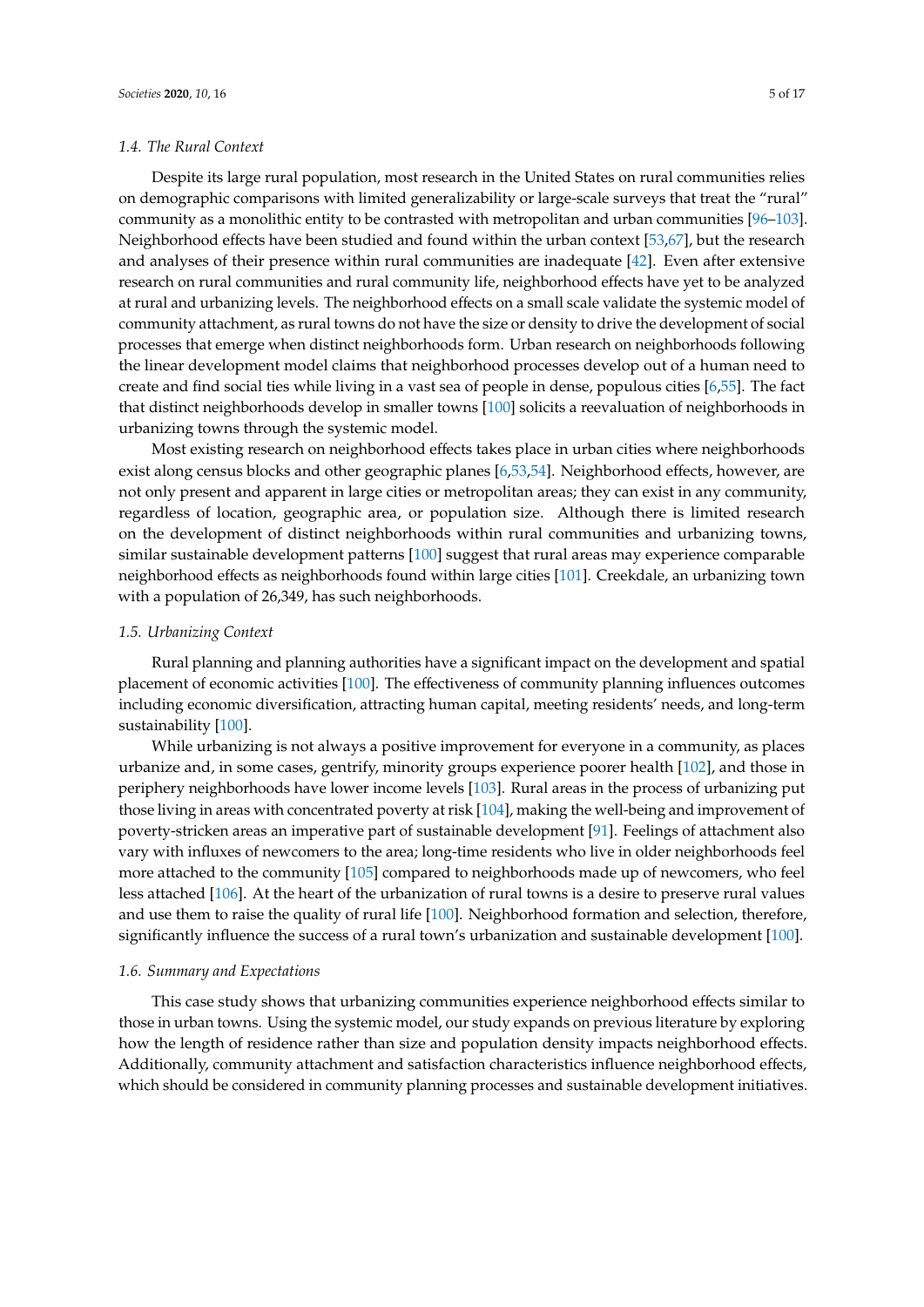#### **2. Materials and Methods**

#### *2.1. Data*

To examine the creation of a community in an urbanizing setting, we use a historical case-study approach. Specifically, we used the Creekdale community because of the availability of detailed community data, its urbanizing town classification, and because the community has experienced a relatively steady rate of population growth. Furthermore, these data capture the community creation experience associated with population growth. Also, these data were temporally gathered—in 2009—while Creekdale was still small and urbanizing with relatively close community associations and ties. That is to say, although historically a rural town, when these data were collected, Creekdale was neither rural nor urban nor suburban, giving us access to a unique look into sustainable community development. Data for this study came from the 2009 Creekdale Citizens Viewpoint Survey (CCVS), *Societies* **2020**, *10*, x FOR PEER REVIEW 6 of 16 an anonymous mail survey administered to a random sample of residents. All eligible addresses were extracted from Creekdale electric utility lists. There was limited coverage error because a few apartment units within Creekdale are not metered. Dillman's five-wave, multiple mailing sequence was used to collect the data [\[107\]](#page-17-14). The response rate was 58 percent, with 1006 completed surveys from a 1733-household sample. **All eligible administered to a random sample of residents.** All eligible addresses the is to see that is the same that we have the collected, Creekdale was the collected, Creekdale was the collected, Creekdale was the collected, Creekdale was the collected, Creekdale was the collected, Creekdale was the extracted from Creekdale electric utility lists. There was limited coverage error because a few  $\epsilon$ 

#### *2.2. Measures* apartment units with  $\alpha$  are not meter with  $\alpha$  multiple mailing sequence wave, multiple mailing sequence mailing sequence  $\alpha$ was used to collect the data  $[1077.1]$  the data  $[107.1]$  the response rate was  $58.1$

To determine whether neighborhood effects exist in Creekdale, we looked at attitude, belief, behavior, and demographic survey questions and how they differ by *neighborhood*. Insofar as the *2.2. Measures*  CCVS is an anonymous survey, identifying respondents' neighborhoods was accomplished via a<br> two-step process. First*,* we used a question within the CCVS*,* which asks each respondent to mark an X indicating where they live on a map of the town. Second, a member of our research team, who has worked/lived in this community for 30+ years, in consultation with city officials, identified natural road divisions and growth patterns in Creekdale. This detailed information regarding Creekdale facilitated the delineation of 11 neighborhoods, our independent and explanatory variables. A description of the 11 neighborhoods analyzed in the data follows (See Figure [1\)](#page-7-0): who grown particular in the securities and settled internation regarding the station

<span id="page-7-0"></span>

**Figure 1.** Creekdale Neighborhoods. **Figure 1.** Creekdale Neighborhoods.

Neighborhood 1: locally known as "The West Fields," this neighborhood did not exist until Neighborhood 1: locally known as "The West Fields," this neighborhood did not exist until about  $\,$ five years prior to the CCVS when farms were sold for development projects. Now this neighborhood is comprised of multiple retirement communities and single-family homes.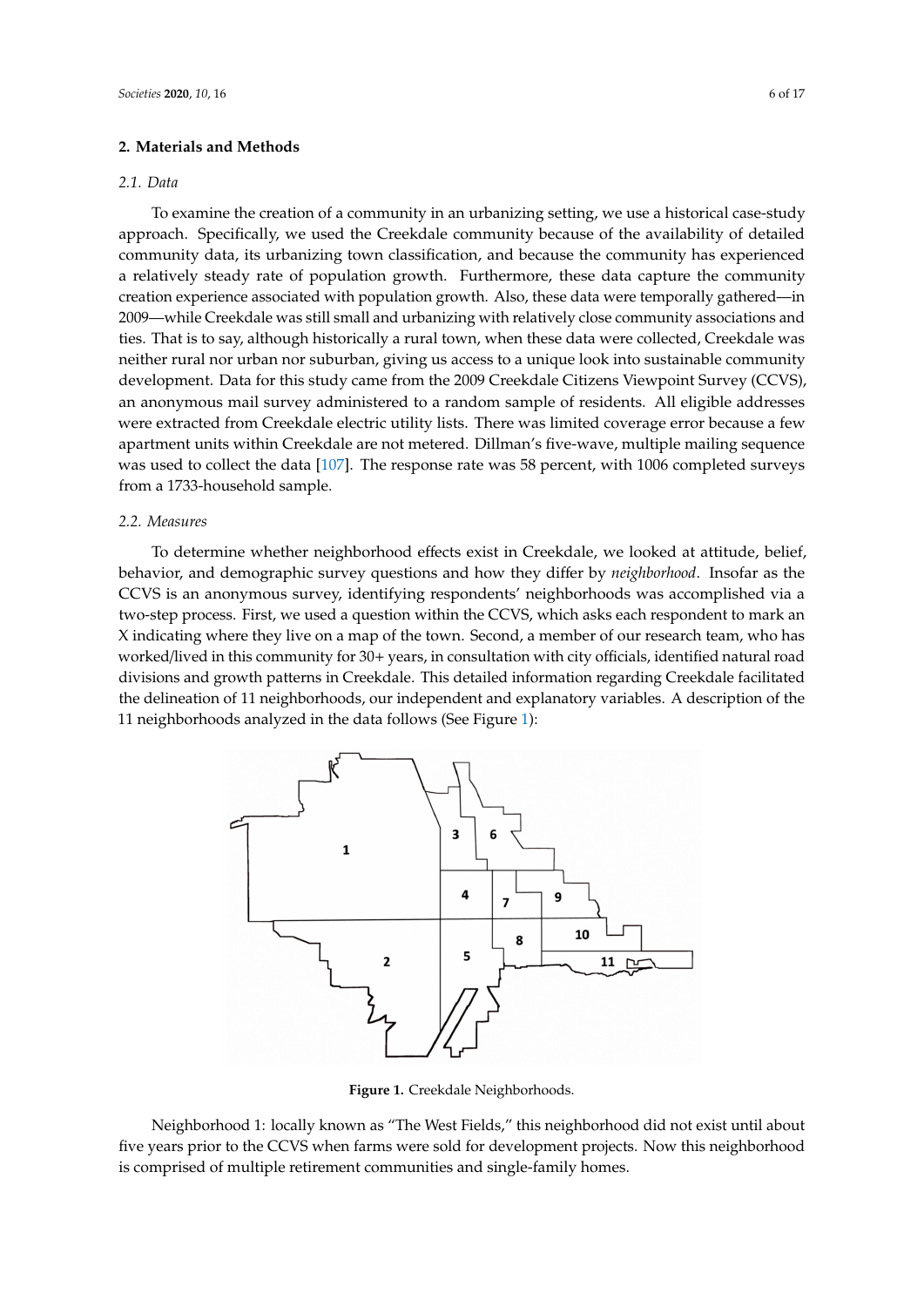Neighborhood 2: This neighborhood used to be farmland until the recent development of townhomes and apartment buildings.

Neighborhood 3: This neighborhood grew out of "Plat A" (Neighborhood 4) and became the business district.

Neighborhood 4: Known by residents as "Plat A," this neighborhood is comprised of the original downtown. "Plat A" has clear street boundaries on each side (400 W, 400 N, 400 E, and 400 S) and all surrounding neighborhoods grew from this neighborhood.

Neighborhoods 5 and 8: These neighborhoods grew south out of "Plat A."

Neighborhoods 6 and 9: These neighborhoods grew up the mountain east of "Plat A."

Neighborhood 6 is the "inexpensive" new housing, while Neighborhood 9 is the "old" new housing. Neighborhood 7: This neighborhood is one of the first neighborhoods that formed (along with

Neighborhood 3) once "Plat A" began to grow and spread.

Neighborhoods 10 and 11: These neighborhoods are the newest sections in Creekdale; the "expensive" new neighborhoods composed primarily of high-income, upper-middle-class residents.

We use various measures to tap different aspects of community experience. Specifically, we used principal component factor analysis with varimax rotation to reduce seven target predictor variables—suggested by previous studies e.g., [\[108–](#page-17-15)[111\]](#page-17-16)—to two independent dimensions representing community attachment and community satisfaction. In terms of community attachment, two survey questions—"How well do you feel you fit into your community?" and "How much do you have in common with most people in your neighborhood?"—load positively in a factor that accounts for 43.24% of variance shown among variables in the model. The remaining five survey questions—"How would you rate your community as a place to live?", "Taking all things together, how would you say things are these days?", "How satisfied are you with living in your community?", "Where would you rank your present community compared to your ideal community?", and "Which of the following statements best describes how well you like living in your present community?"—loaded positively on the community satisfaction factor and account for 66.11% of variance shown among variables in the model. All seven survey questions were measured on a scale of 1–5, with higher numbers denoting more positive sentiments.

To further paint a picture of the composition of the neighborhoods included in our study, we included various household and demographic variables suggested by the above-referenced literature. Household attributes were captured through a number of variables. First, *Income* measures, using ordinal response categories, the previous year's total household income (in US dollars). Additionally, we included a dummy variable denoting whether a household is *internet-equipped* (yes = 1). Likewise, a series of dummy variables were included for *Homeownership* (own = 1), *non-English speaking* household (no = 1), *household type* (single-family = 1). Additionally, we included a measure of *household size* indicating the number of people who currently live in the respondent's home, which we truncated at 6+.

With regards to demographic variables, we included *birthplace*, measured with the following categorical response options: Creekdale county, [anonymized US] state, Other US state, and Other country. Likewise, we measured *Place of Employment* with a series of categorical response options: Creekdale, [anonymized county seat], [anonymized neighboring town to the south], [anonymized neighboring town to the north], and other location. Additionally, we included a dummy variable to measure if the respondent *telecommutes* for work (yes = 1). Respondents' *education level* and *age* were both measured as continuous-level variables. Lastly, dummy variables were included for *marital status* (married or widowed = 1), *race* (white = 1), and *biological sex* (female = 1). Descriptive statistics for all variables used in our models are displayed in Table [1.](#page-9-0)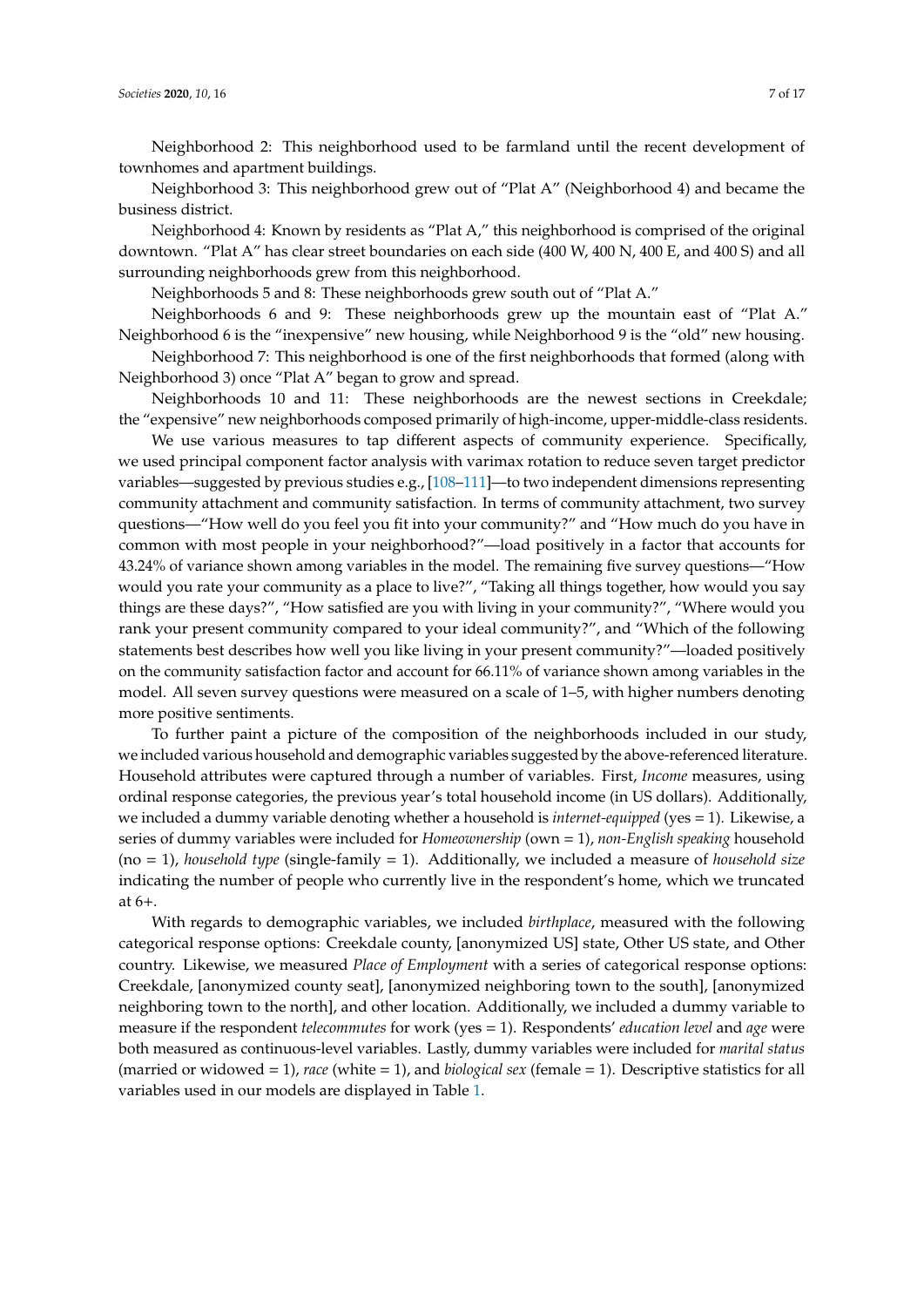<span id="page-9-0"></span>

| <b>Independent Variable</b> | Mean/Percent | <b>SD</b> | Min     | Max  |
|-----------------------------|--------------|-----------|---------|------|
| Neighborhood                |              |           |         |      |
| Neighborhood 1              | 4.96%        |           |         |      |
| Neighborhood 2              | 7.08%        |           |         |      |
| Neighborhood 3              | 5.08%        |           |         |      |
| Neighborhood 4              | 14.52%       |           |         |      |
| Neighborhood 5              | 12.16%       |           |         |      |
| Neighborhood 6              | 9.45%        |           |         |      |
| Neighborhood 7              | $10.15\%$    |           |         |      |
| Neighborhood 8              | 12.16%       |           |         |      |
| Neighborhood 9              | 7.79%        |           |         |      |
| Neighborhood 10             | 8.38%        |           |         |      |
| Neighborhood 11             | 8.26%        |           |         |      |
| Community Attachment        | 0.00         | 0.75      | $-2.55$ | 2.11 |
| Community Satisfaction      | 0.00         | 0.83      | $-3.48$ | 1.98 |
| Household attributes        |              |           |         |      |
| Income                      |              |           |         |      |
| Less than \$15,000          | 4.94%        |           |         |      |
| \$15,000-\$34,000           | 17.22%       |           |         |      |
| \$35,000-\$49,000           | 20.52%       |           |         |      |
| \$50,000-\$74,000           | 26.30%       |           |         |      |
| \$75,000-\$99,000           | 15.21%       |           |         |      |
| $$100,000+$                 | 16.04%       |           |         |      |
| Internet-equipped           |              |           |         |      |
| Yes                         | 87.43%       |           |         |      |
| Homeownership               |              |           |         |      |
| Own                         | 87.12%       |           |         |      |
| Non-English at home         |              |           |         |      |
| No                          | 92.41%       |           |         |      |
| Household Type              |              |           |         |      |
| Single family               | 83.72%       |           |         |      |
| Household Size              | 3.47         | 1.82      | 1       | 11   |
| Respondent attributes       |              |           |         |      |
| Birthplace                  |              |           |         |      |
| Anonymous county            | 36.31%       |           |         |      |
| Anonymous US state          | 24.28%       |           |         |      |
| Other US state              | 34.55%       |           |         |      |
| Other country               | 4.86%        |           |         |      |
| Employment: Place           |              |           |         |      |
| Creekdale                   | 26.50%       |           |         |      |
| North of Creekdale          | 45.86%       |           |         |      |
| South of Creekdale          | 27.07%       |           |         |      |
| Other                       | 0.56%        |           |         |      |
| Employment: Telecommute     |              |           |         |      |
| Yes                         | 20.04%       |           |         |      |
| <b>Education</b> level      | 14.77        | 2.43      | 11      | 22   |
| Age                         | 58.70        | 17.46     | 12      | 88   |
| Marital Status              |              |           |         |      |
| Married                     | 88.85%       |           |         |      |
| Race                        |              |           |         |      |
| White                       | 94.30%       |           |         |      |
| Sex                         |              |           |         |      |
| Female                      | 54.80%       |           |         |      |

**Table 1.** Descriptive Statistics.

## *2.3. Analytic Strategy*

The fundamental empirical task for this study was to identify, if they exist, neighborhood effects in a small, urbanizing rural community. To determine the existence of neighborhood effects, we relied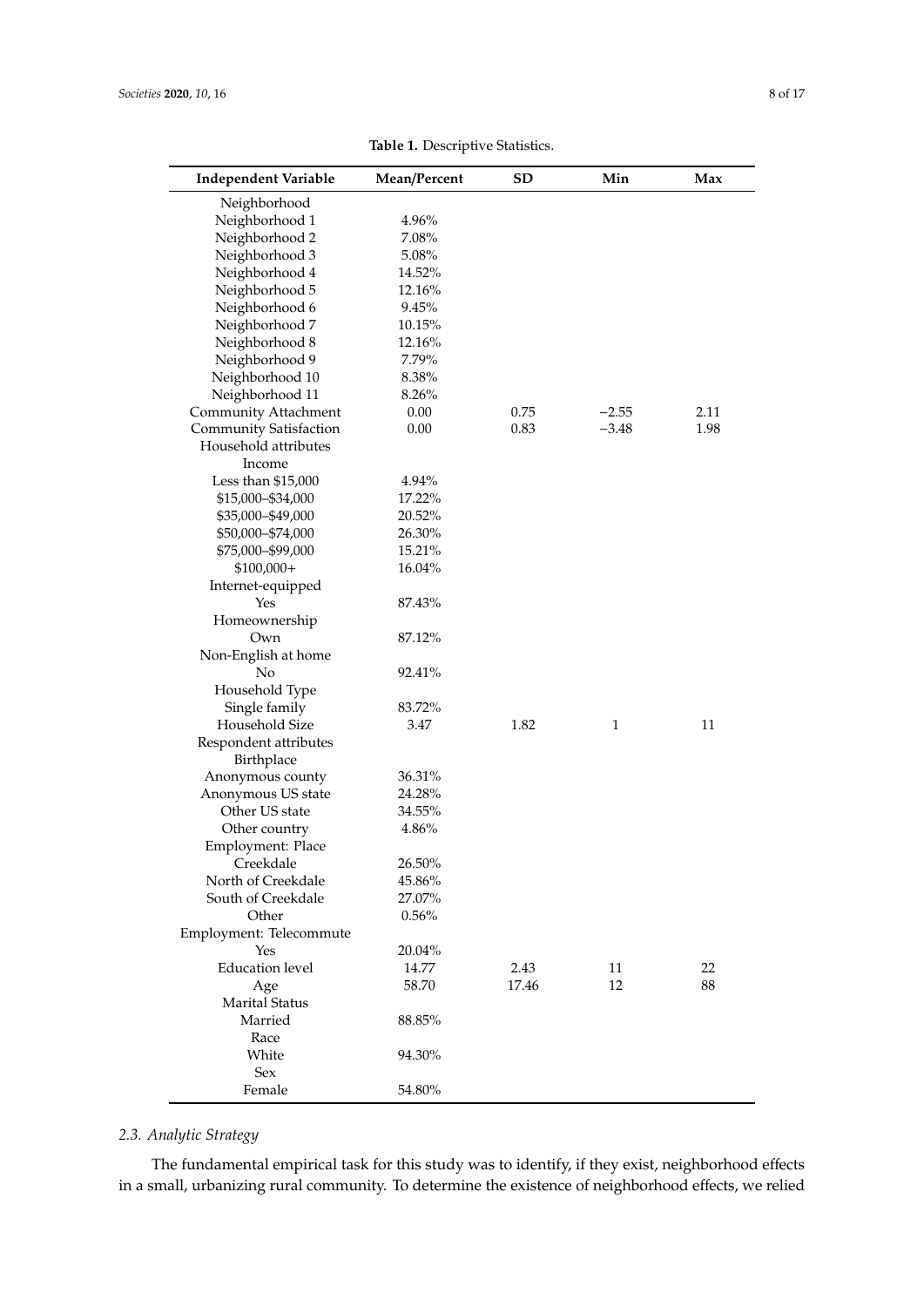on a factor structure that best represents the data. Because we have multiple survey questions that provide data about attachment and satisfaction, we used factor analysis to create variables for community attachment and community satisfaction. We then tested for significant variance between neighborhoods. To do so, we used ANOVA statistics followed by the Bonferroni post hoc test to analyze the differences between neighborhoods in the factor scores. An additional spatial analysis of the ANOVA and Bonferroni results was then produced. This spatial analysis illustrates detailed neighborhood changes and provides a more robust analysis of Creekdale. ANOVA statistics have been used in studies to explore community attachment and involvement [\[112\]](#page-18-0), to compare attachment and satisfaction for rural nurses [\[113\]](#page-18-1), to examine the relationship between housing types and community attachment [\[73\]](#page-16-11). Analysis of variance between groups is an appropriate test for our study, as we are looking at the variance in attachment and satisfaction by neighborhood.

#### **3. Results**

Table [2](#page-10-0) presents the ANOVA statistics testing for the presence of neighborhood effects by attachment and satisfaction. For both community attachment and satisfaction, the results of the F-test are noteworthy, indicating significant between-neighborhood variance. We found the following variables reflecting residents' attitudes, beliefs, and behaviors to have a significant F-test at the *p* < 0.05 level: attachment (feelings that one fits and has common interests with others in the community), satisfaction (overall satisfaction with different aspects of life in Creekdale). The post hoc tests, however, were not significant for many of the variables, indicating that the difference in means was not meaningfully different between any two neighborhoods. Part of this can be attributed to the strictness of the Scheffe post hoc test. However, a significant F-test provides evidence of neighborhood effects in Creekdale, even without the support of significant post hoc tests.

**Table 2.** Presence of Neighborhood Effects by Attachment and Satisfaction.

<span id="page-10-0"></span>

| Variable                      | <b>F-Test</b> | <i>p</i> -Value for F-Test | <b>Intraclass Correlation</b> |
|-------------------------------|---------------|----------------------------|-------------------------------|
| Community Attachment          |               |                            |                               |
| Attachment                    | 2.29          | $0.012*$                   | 0.01706                       |
| <b>Community Satisfaction</b> |               |                            |                               |
| Satisfaction                  | 3.49          | $0.000*$                   | 0.03243                       |
|                               |               |                            |                               |

\* Indicates a statistically significant *p*-value (*p* < 0.05).

Additional post hoc testing indicated that, although the overall changes in community attachment and satisfaction were significant, they were not spatially even across all eleven neighborhoods. Therefore, to further understand neighborhood effects, we mapped the mean neighborhood factor scores for community attachment and satisfaction and examined the results for spatial patterns. Figure [2](#page-11-0) shows the spatial distribution of the mean community attachment score, while Figure [3](#page-11-1) reveals the spatial patterns of mean community satisfaction by neighborhood in Creekdale. In both cases, there is a clustering of higher scores in the newer eastern neighborhoods, while the less-defined western neighborhoods reported negative scores. A post hoc Bonferroni test shows that, even though there is a clear spatial pattern to the distribution of mean neighborhood scores, most between-neighborhood differences were not significant. The only statistically significant comparison between neighborhoods was at the extreme ends of the distribution, i.e., Neighborhood 2 vs. Neighborhood 11. Additional analysis comparing the mean eastern neighborhoods to mean western neighborhood scores was significant. The significant difference in the means between eastern and western neighborhoods provides further evidence that the neighborhood, even in an urbanizing community, shapes the lived community experience. Additional analysis and mapping of factors examined in Table [3](#page-12-0) show similar spatial distributions.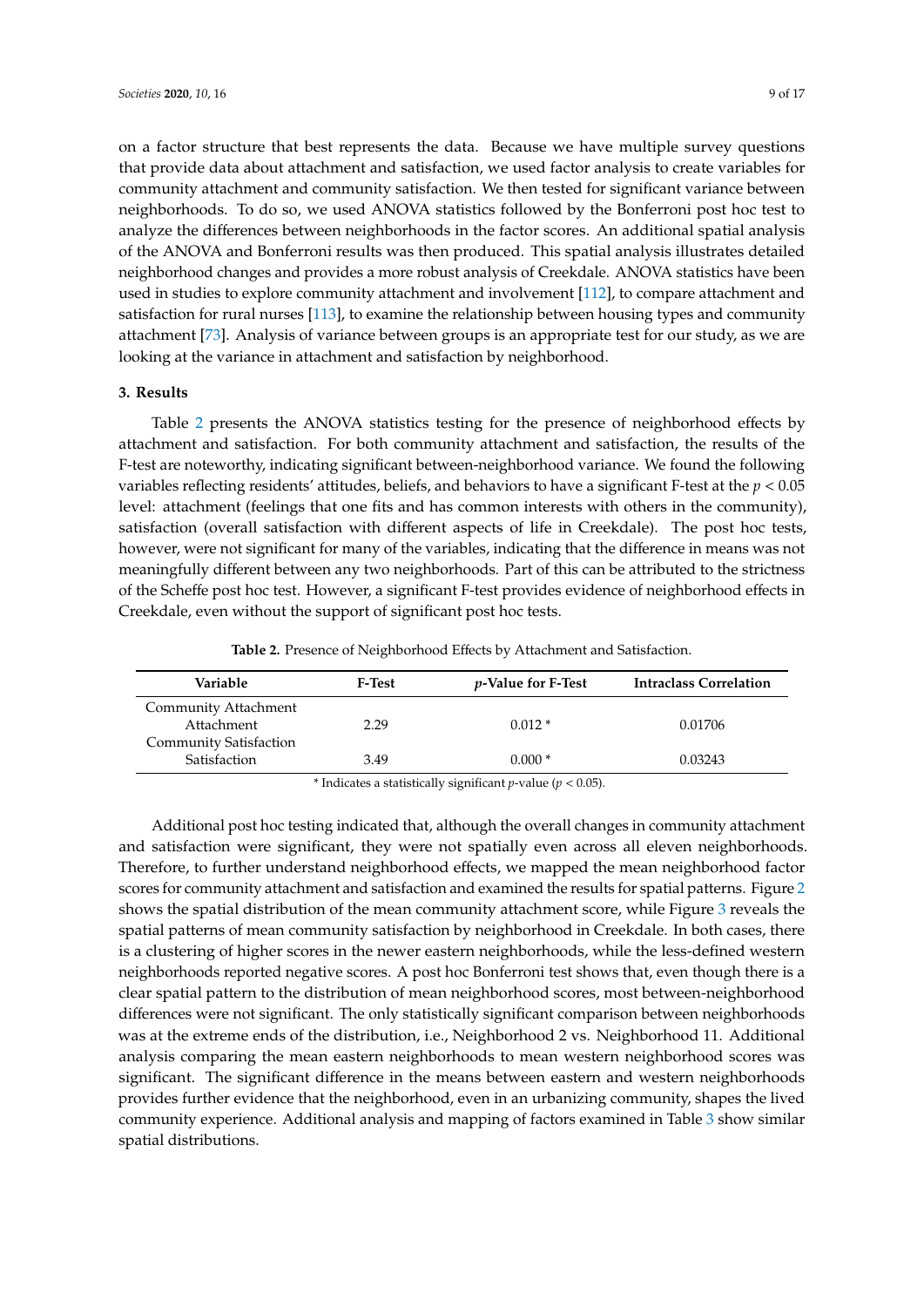<span id="page-11-0"></span>

Figure 2. Spatial Distribution of Mean Community Attachment Score by Neighborhood.

<span id="page-11-1"></span>

Figure 3. Spatial Distribution of Mean Community Satisfaction Score by Neighborhood.

 $\Phi$  aborthood effects in our data (see Table 3). The following demographics are significant at the  $n < 0.05$  $\alpha$  in  $\alpha$  in terms internet equipped, homeownership, household size, house type (e.g., single-family home  $\frac{1}{2}$  anartment etc.) are hirthplace education level marital status, race, and sex. These demographic,  $\epsilon$  haracteristics differ distinctly by neighborhood, indicating, again, that neighborhood effects exist in  $\mathcal{L}_{\text{total}}$  demographic characteristics different different different different neighborhood, indicating, and  $\mathcal{L}_{\text{total}}$  $\epsilon$  in small towns and large cities. Along with these attachment and satisfaction neighborhood effects, we found demographic Along with these attachment and satisfaction neighborhood effects, we found demographic neighborhood effects in our data (see Table 3). The following demographics are significant at the *p* < neighborhood effects in our data (see Table [3\)](#page-12-0). The following demographics are significant at the *p* < 0.05 level: income, internet equipped, homeownership, household size, house type (e.g., single-family home, apartment, etc.), age, birthplace, education level, marital status, race, and sex. These demographic characteristics differ distinctly by neighborhood, indicating, again, that neighborhood effects exist in small towns and large cities.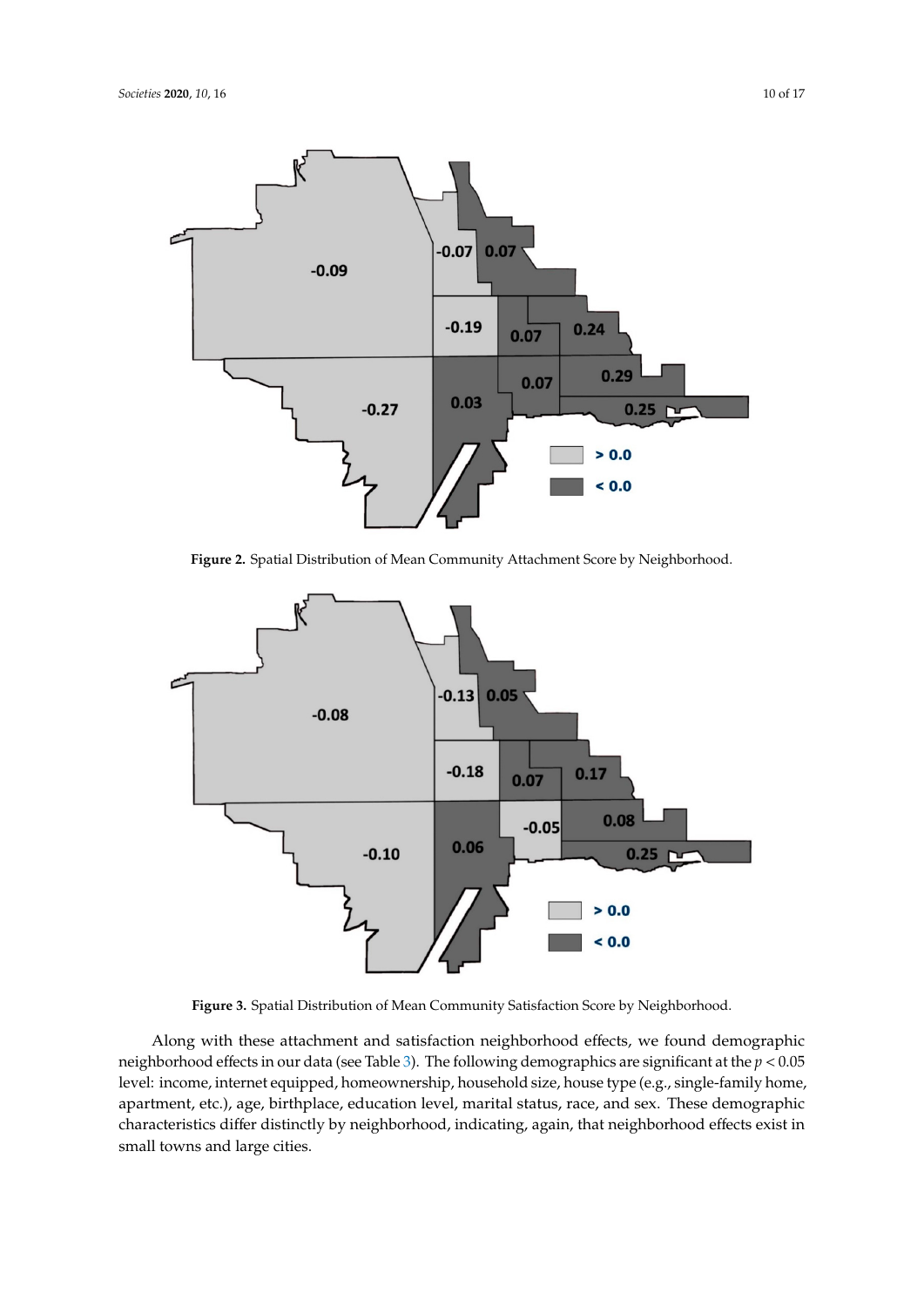<span id="page-12-0"></span>

| <b>Independent Variable</b> | Chi-Square Test | $F-Test$ <sup>+</sup> | <i>p</i> -Value | $ICC*$  |
|-----------------------------|-----------------|-----------------------|-----------------|---------|
| Household attributes        |                 |                       |                 |         |
| Income                      | 164.4902        |                       | $0.000*$        |         |
| Internet-equipped           | 19.2583         |                       | $0.037*$        |         |
| Homeownership               | 47.1446         |                       | $0.000*$        |         |
| Non-English at home         | 15.0993         |                       | 0.128           |         |
| Household Size              |                 | 11.53                 | $0.000*$        | 0.12767 |
| Household Type              | 88.6000         |                       | $0.000*$        |         |
| Respondent attributes       |                 |                       |                 |         |
| Age                         |                 | 6.20                  | $0.000*$        | 0.06503 |
| Birthplace                  | 50.4287         |                       | $0.011*$        |         |
| Education level             |                 | 4.23                  | $0.000*$        | 0.04096 |
| Employment: Place           | 34.0697         |                       | 0.278           |         |
| Employment: Telecommute     | 9.6544          |                       | 0.471           |         |
| Marital Status              | 20.6812         |                       | $0.023*$        |         |
| Race                        | 33.8423         |                       | $0.000*$        |         |
| <b>Sex</b>                  | 20.0731         |                       | $0.029*$        |         |

**Table 3.** Demographic Data (Dependent Variable = neighborhoods).

\* Indicates a statistically significant *p*-value (*p* < 0.05). † F-test and Intraclass Correlation (ICC) are used with continuous variables.

#### **4. Discussion**

This case study applied neighborhood and community theory to data from a community survey of the urbanizing town of Creekdale and contributes to current research in two ways. First, previous research on both neighborhood effects and community tends to focus on urban rather than rural life [\[1–](#page-14-0)[8\]](#page-14-1). However, the focus of this study was on neighborhood effects and community within an *urbanizing* area. The presence of neighborhood effects regarding the attitudes, beliefs, behaviors, and demographics at varying spatial levels in Creekdale provides empirical evidence that the development of the community by neighborhoods is not just an urban phenomenon. Neighborhood can influence communities during a rural-to-urban transition.

The second contribution of this study is that the results provide empirical support for the application of the systemic model of community attachment in a rural and urbanizing context [\[38\]](#page-15-3). Many studies have analyzed rural communities as a whole [\[97](#page-17-17)[,99\]](#page-17-18), but this analysis of distinct neighborhoods within a rural-to-urbanizing town provides much-needed data regarding the manifestation of the systemic model of community attachment. As rural communities are much smaller in population and density than urban areas, studies following the assumptions of the linear development model [\[38\]](#page-15-3) have not been concerned with analyzing the neighborhood effects in smaller urbanizing towns [\[63\]](#page-16-1). Despite research that shifts community studies away from the Wirthian tradition and the linear development model, community is still analyzed primarily in the urban context, which intentionally or unintentionally perpetuates the idea that communities with small populations are homogenous [\[38](#page-15-3)[,43\]](#page-15-4). Insofar as, methodologically, most research pertaining to neighborhood effects delineate neighborhoods via census blocks and other geographic planes [\[6](#page-14-5)[,53](#page-15-13)[,54\]](#page-15-14), this study extends the research into rural and urbanizing areas where there are less distinct methods for defining a neighborhood and, thereby, provides a framework for future analysis in other rural and urbanizing towns.

With the presence of neighborhood effects identified in Creekdale, the idea that there may be no difference in the way urban and urbanizing neighborhoods from within larger communities is validated and warrants further research. Since we found evidence of neighborhoods in small towns that are characterized by stronger social ties and less diversity in the population [\[35\]](#page-15-22), industrialization and urbanization are not likely to be the reasons that neighborhoods exist. Individualization is emerging as a dominant characteristic within communities across the general population, and the impetus behind neighborhood selection is no longer about creating a group or community as a whole. Instead, individuals are attempting to find a place that suits their wants and needs. With more individualistic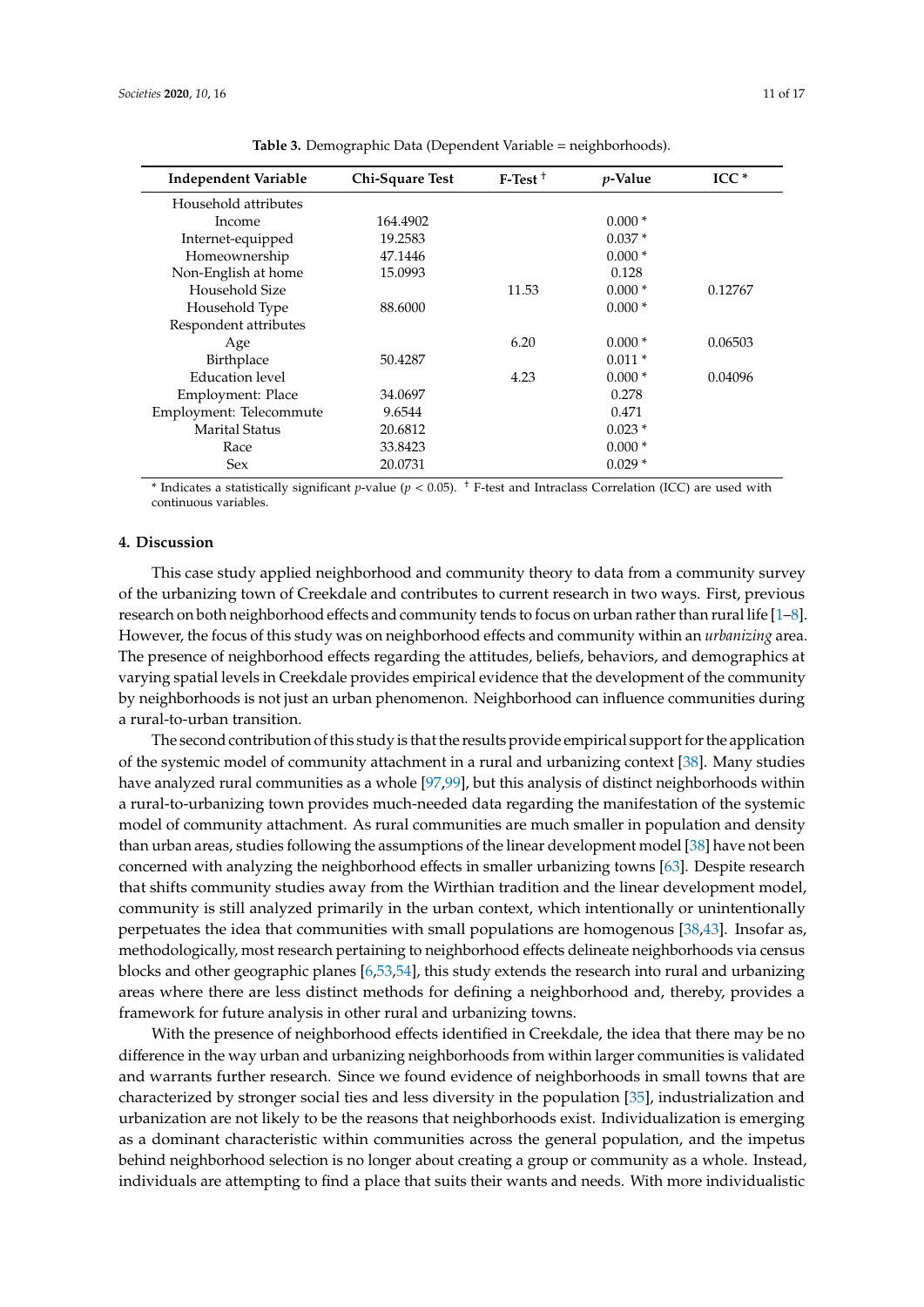motives for establishing a community in neighborhoods in a more "liquid" world, the presence of neighborhoods is not simply the product of population size or proximity to others. Still, more studies are needed to find a definite source of neighborhood development.

As a case study, the results from Creekdale are limited to the population of that town and cannot be generalized to other rural or urbanizing areas. We believe, however, that this study can be replicated in other rural and urbanizing communities, and the results will be consistent with those presented here. This study provides a robust framework for future surveys and studies to follow to study the presence of neighborhood effects in other rural and urbanizing towns. Other communities can model the Creekdale surveys, including the use of a geographic "Neighborhoods" variable by asking the participants to identify the general location in which they live. Further research, as well, on Creekdale should continue to measure different neighborhood effects over time, and other small urbanizing rural towns can follow our framework to apply similar analyses to other places. If other towns have the same results as Creekdale, the standard for measuring community in neighborhoods and for using the systemic model must be changed. This research has the potential to alter our understanding of the modern experience of community in rural, urbanizing, and urban contexts. With it, we can understand the factual motivations and characteristics behind the development of neighborhoods.

#### **5. Conclusions**

Given our findings of the presence of neighborhood effects in an urbanizing community, this study lays the groundwork for research in other rural and urbanizing communities. The implications of our findings are significant. If we are correct in assuming that neighborhood effects are present within all communities, regardless of size, then the fact that distinct neighborhoods develop in smaller towns solicits a reevaluation of the concept of the neighborhood through the systemic model. Industrialization and urbanization are not the reasons large neighborhoods exist. As individualization emerges as a dominant characteristic within communities across the population, the impetus behind neighborhood selection is no longer about creating a group or community as a whole, but rather is a function of individuals attempting to find a place that suits their particular wants and needs. Our data show that neighborhoods can and do exist in places with less density and a smaller population, but data are needed from additional small rural communities to validate the idea that a characteristic of neighborhoods is individualism. Future studies can also shed light on other social trends that may exist in determining rural neighborhood selection and neighborhood selection in general.

This research proposes that there is no significant difference between the way urban, urbanizing, and rural neighborhoods form within their larger communities. If studies of other rural communities find similar results to this Creekdale study, then there must be a reevaluation of urban neighborhoods. If neighborhoods consistently exist within rural and small towns, there is a need to understand why they also exist in urban areas. This will further our understanding of and research into neighborhoods in general, rather than sustain a dichotomous view of neighborhoods in urban areas or neighborhoods in rural areas alone. If other towns yield the same results as this study, the standard for measuring community in neighborhoods and for using the systemic model must be changed to accommodate these findings. This area of research has the potential to alter our understanding of the modern experience of community both in rural and urban contexts. With it, researchers can gain a deeper understanding of the true motivations and characteristics behind the development of neighborhoods. Indeed, identifying the similarities and differences between urban and rural neighborhoods is critical to understanding neighborhoods and communities in general.

It is essential that we recognize that the development of community through neighborhoods is not only an urban phenomenon. Neighborhoods also develop in small and rural towns. Communities once viewed as constituting a collective body are now characterized by individualism [\[45\]](#page-15-23). This trend is represented in our findings and shows that the increasing individuality that has swept large urban cities is also present in small rural communities, allowing neighborhood effects to manifest themselves in the smaller sections (i.e., neighborhoods) of rural towns. This supports the view that the systemic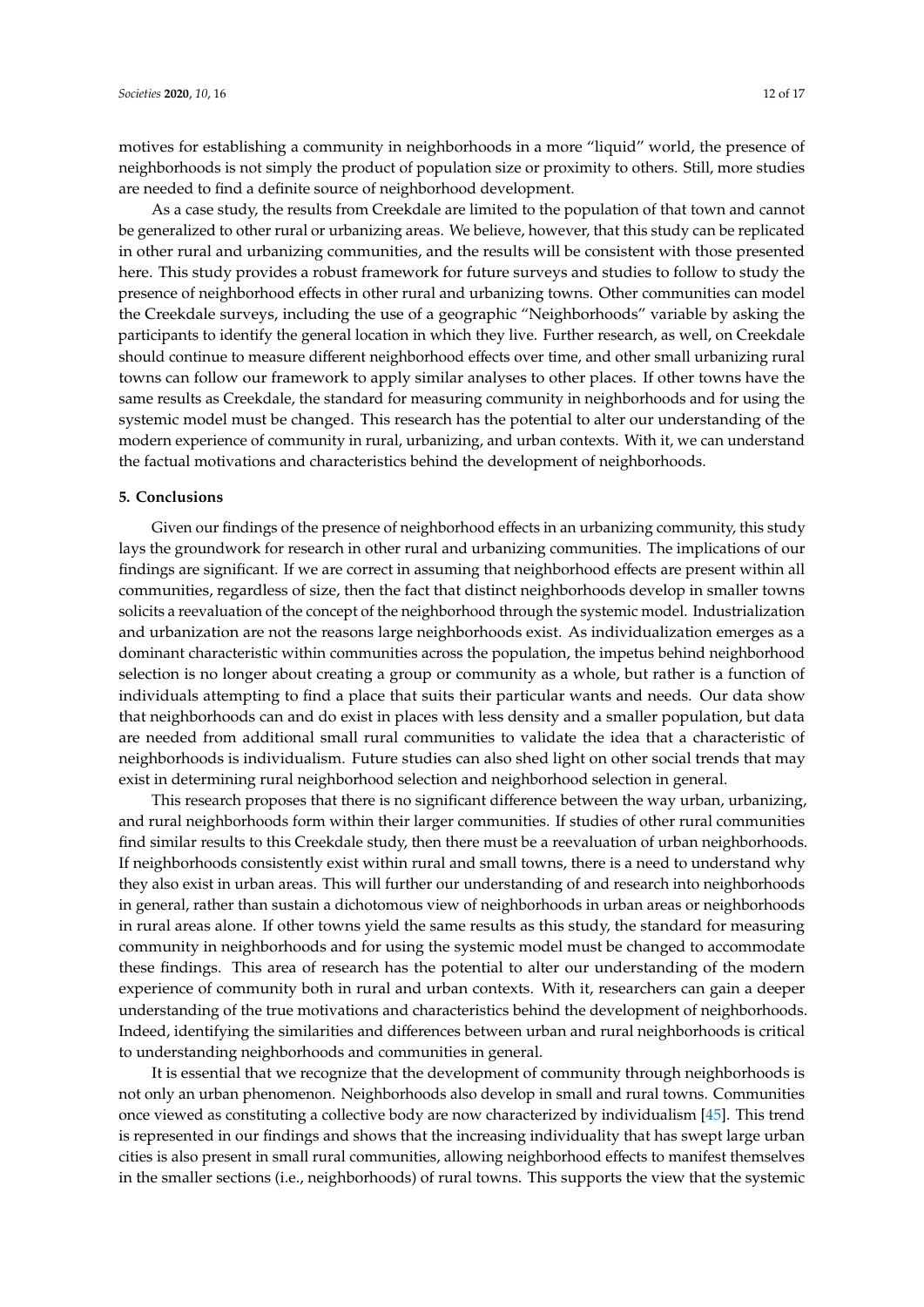model of community attachment holds true in rural areas. In terms of community, size does not matter and neighborhood effects exist in an urbanizing context.

**Author Contributions:** Conceptualization, M.R.C. and R.B.B.; Data curation, M.R.C. and R.B.B.; Formal analysis, M.R.C., J.E.J. and S.R.S.; Funding acquisition, M.R.C.; Supervision, M.R.C.; Writing—original draft, M.R.C., T.M. and R.B.B.; Writing—review & editing, M.R.C., J.E.J., S.R.S. and L.D.E. All authors have read and agree to the published version of the manuscript.

**Funding:** This research was funded in part by a Brigham Young University Mentoring Environment Grant.

**Acknowledgments:** The authors would thank Tisah Quarnberg, Leila Nielsen, Jeremy Flaherty, and the members of Ralph Brown's SOC 528 course for their contributions and comments on an earlier draft of the paper.

**Conflicts of Interest:** The authors declare no conflict of interest.

#### **References**

- <span id="page-14-0"></span>1. Park, R.E. The City: Suggestions for the Investigation of Behavior in the city Environment. *Am. J. Sociol.* **1915**, *20*, 579–583. [\[CrossRef\]](http://dx.doi.org/10.1086/212433)
- 2. Wirth, L. *The Ghetto*; The University of Chicago Press: Chicago, IL, USA, 1928; pp. 1–306.
- <span id="page-14-11"></span>3. Shaw, C.R. *Delinquency Areas*; The University of Chicago Press: Chicago, IL, USA, 1929; pp. 1–394.
- 4. Zorbaugh, H.W. *The Gold Coast and the Slum: A Sociological Study of Chicago's Near North Side*; The University of Chicago Press: Chicago, IL, USA, 1929; pp. 1–287.
- <span id="page-14-14"></span>5. Cressey, P.G. *The Taxi-Dance Hall*; The University of Chicago Press: Chicago, IL, USA, 1932; pp. 1–300.
- <span id="page-14-5"></span>6. Wirth, L. Urbanism as a Way of Life. *Am. J. Sociol.* **1938**, *44*, 1–24. [\[CrossRef\]](http://dx.doi.org/10.1086/217913)
- <span id="page-14-12"></span>7. Faris, R.E.L.; Dunham, H.W. *Mental Disorder in Urban Areas*; The University of Chicago Press: Chicago, IL, USA, 1939; pp. 1–270.
- <span id="page-14-1"></span>8. Gottdiener, M.; Budd, L. *Key Concepts in Urban Studies*; Sage: Thousand Oaks, CA, USA, 2005; pp. 1–188.
- <span id="page-14-2"></span>9. Bender, T. *Community and Social Change in America*; Rutgers University Press: New Brunswick, NJ, USA, 1978; pp. 1–159.
- <span id="page-14-3"></span>10. Hauser, P.M. *The Study of Urbanization*; John Wiley & Sons: New York, NY, USA, 1965; pp. 1–554.
- 11. Fischer, C. Toward a Subcultural Theory of Urbanism. *Am. J. Sociol.* **1975**, *80*, 1319–1341. [\[CrossRef\]](http://dx.doi.org/10.1086/225993)
- <span id="page-14-4"></span>12. Warren, R.L. *The Community in America*; Rand McNally: Chicago, IL, USA, 1972; pp. 1–418.
- <span id="page-14-6"></span>13. Calhoun, J.B. Population density and social pathology. *Sci. Am.* **1962**, *206*, 139–148. [\[PubMed\]](http://www.ncbi.nlm.nih.gov/pubmed/13875732)
- 14. Hall, E.T. *The Hidden Dimension*; Random House Inc: New York, NY, USA, 1966; pp. 1–201.
- <span id="page-14-7"></span>15. Tucker, J.; Friedman, S.T. Population Density and Group Size. *Am. J. Sociol.* **1972**, *77*, 742–749. [\[CrossRef\]](http://dx.doi.org/10.1086/225199) [\[PubMed\]](http://www.ncbi.nlm.nih.gov/pubmed/5066663)
- <span id="page-14-8"></span>16. Woodsworth, J.S. *My Neighbor*; University of Toronto Press: Toronto, ON, Canada, 1911; pp. 1–341.
- <span id="page-14-9"></span>17. Nisbet, R.A. *The Quest for Community*; Oxford University Press: London, UK, 1969; pp. 1–330.
- <span id="page-14-10"></span>18. Janowitz, M. *The Community Press in an Urban Setting*; The University of Chicago Press: Chicago, IL, USA, 1952; pp. 1–256.
- 19. Mumford, L. *In the Name of Sanity*; Harcourt, Brace: New York, NY, USA, 1954; pp. 1–244.
- 20. Young, M.; Willmott, P. *Family and Kinship in East London*; Penguin Books: Baltimore, MD, USA, 1957; pp. 1–221.
- 21. Jacobs, J. *The Death and Life of Great American Cities*; Random House: New York, NY, USA, 1961; pp. 1–458.
- 22. Gans, H.J. *The Urban Villagers: Group and Class in the Life of Italian-Americans*; The Free Press: New York, NY, USA, 1962; pp. 1–367.
- 23. Greer, S.A. *The Emerging City: Myth and Reality*; The Free Press: New York, NY, USA, 1962; pp. 1–232.
- 24. Liebow, E. *Tally's Corner*; Little, Brown: Boston, MA, USA, 1967; pp. 1–260.
- 25. Keller, S. *The Urban Neighborhood: A Sociological Perspective*; Random House: New York, NY, USA, 1968; pp. 1–201.
- 26. Suttles, G.D. *The Social Construction of Communities*; University of Chicago Press: Chicago, IL, USA, 1972; pp. 1–201.
- <span id="page-14-13"></span>27. Craven, P.; Wellman, B. The Network City. *Sociol. Inq.* **1973**, *43*, 57–88. [\[CrossRef\]](http://dx.doi.org/10.1111/j.1475-682X.1973.tb00003.x)
- 28. Stack, C.B. *All Our Kin*; Harper & Row: New York, NY, USA, 1974; pp. 1–175.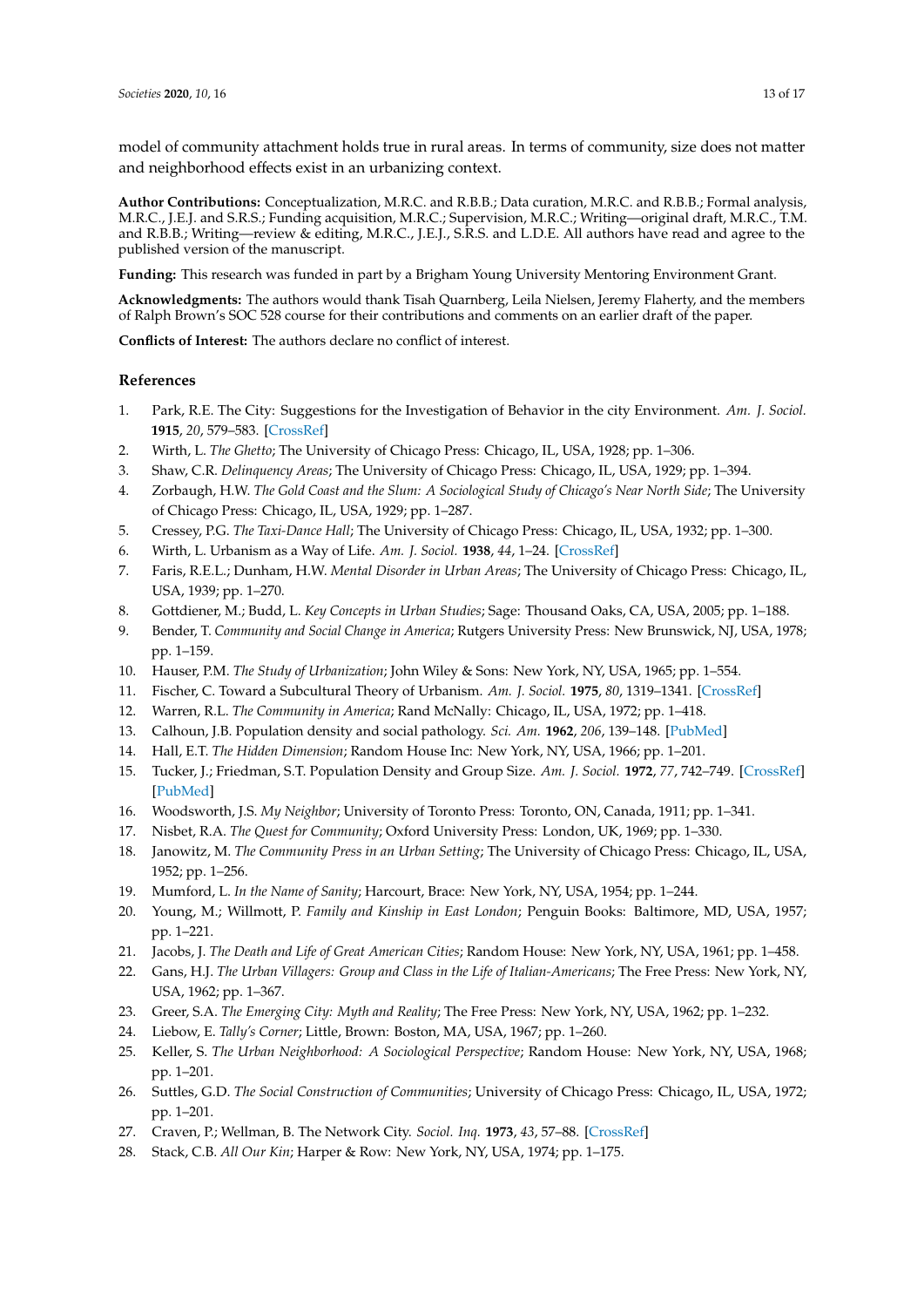- <span id="page-15-21"></span>29. Pickvance, C.G. *Voluntary Associations and the Persistence of Multiple Ties*; Mimeographed; University of Manchester, Department of Sociology: Manchester, UK, 1975.
- <span id="page-15-0"></span>30. Tilly, C. Do Communities Act? *Sociol. Inq.* **1973**, *43*, 209–240. [\[CrossRef\]](http://dx.doi.org/10.1111/j.1475-682X.1973.tb00008.x)
- <span id="page-15-1"></span>31. Merton, R.K. *Social Theory and Social Structure*; The Free Press: New York, NY, USA, 1957; pp. 1–645.
- 32. Kadushin, C. The Friends and Supporters of Psychotherapy: On Social Circles in Urban Life. *Am. Sociol. Rev.* **1966**, *31*, 786–802. [\[CrossRef\]](http://dx.doi.org/10.2307/2091658)
- 33. Shulman, N. Urban Social Networks. Ph.D. Thesis, University of Toronto, Toronto, ON, Canada, 1972.
- 34. Shulman, N. Network Analysis: A New Addition to an Old Bag of Tricks. *Acta Sociol.* **1976**, *19*, 307–323. [\[CrossRef\]](http://dx.doi.org/10.1177/000169937601900402)
- <span id="page-15-22"></span>35. Granovetter, M.S. The Strength of Weak Ties. *Am. J. Sociol.* **1973**, *78*, 1360–1380. [\[CrossRef\]](http://dx.doi.org/10.1086/225469)
- 36. Laumann, E.O. *Bonds of Pluralism: The Form and Substance Urban Social Networks*; J. Wiley: New York, NY, USA, 1973; pp. 1–342.
- 37. Breiger, R.L. The Duality of Persons and Groups. *Soc. Forces* **1974**, *53*, 181–190. [\[CrossRef\]](http://dx.doi.org/10.2307/2576011)
- <span id="page-15-3"></span>38. Kasarda, J.D.; Janowitz, M. Community Attachment in Mass Society. *Am. Sociol. Rev.* **1974**, *39*, 328–339. [\[CrossRef\]](http://dx.doi.org/10.2307/2094293)
- 39. Shorter, E. *The Making of the Modern Family*; Basic Books: New York, NY, USA, 1977; pp. 1–368.
- 40. Fischer, C. *The Urban Experience*; Harcourt Brace Jovanovich: New York, NY, USA, 1976; pp. 1–309.
- 41. Walker, G. Social Networks and Territory in a Commuter Village, Bond Head, Ontario. *Can. Geogr.* **1977**, *21*, 329–350. [\[CrossRef\]](http://dx.doi.org/10.1111/j.1541-0064.1977.tb01005.x)
- <span id="page-15-2"></span>42. Wellman, B. The Community Question: The Intimate Networks of East Yorkers. *Am. J. Sociol.* **1979**, *84*, 1201–1231. [\[CrossRef\]](http://dx.doi.org/10.1086/226906)
- <span id="page-15-4"></span>43. Goudy, W.J. Further Considerations of Indicators of Community Attachment. *Soc. Indic. Res.* **1982**, *11*, 181–192. [\[CrossRef\]](http://dx.doi.org/10.1007/BF00302748)
- <span id="page-15-5"></span>44. Bauman, Z. *Community: Seeking Safety in an Insecure World*; Polity Press: Cambridge, MA, USA, 2001; pp. 1–159.
- <span id="page-15-23"></span>45. Bauman, Z. *Liquid Life*; Polity Press: Cambridge, MA, USA, 2005; pp. 1–164.
- <span id="page-15-6"></span>46. Bauman, Z. *Liquid Times*; Polity Press: Cambridge, MA, USA, 2007; pp. 1–70.
- <span id="page-15-7"></span>47. Crowder, K.; Pais, J.; South, S.J. Neighborhood diversity, metropolitan constraints, and household migration. *Am. Sociol. Rev.* **2012**, *77*, 325–353. [\[CrossRef\]](http://dx.doi.org/10.1177/0003122412441791)
- <span id="page-15-8"></span>48. Gabriel, R.; Spring, A. Neighborhood Diversity, Neighborhood Affluence: An Analysis of the Neighborhood Destination Choices of Mixed-Race Couples with Children. *Demography* **2019**, *56*, 1051–1073. [\[CrossRef\]](http://dx.doi.org/10.1007/s13524-019-00779-1)
- <span id="page-15-9"></span>49. McKnight, M.; Gibbs, B.; Sanders, S.S.; Cope, M.R.; Jackson, J.E. Distance and Place: The Relationship of Distance and Community Population Size to Community Satisfaction. *Community Dev.* **2019**, *50*, 389–405.
- <span id="page-15-10"></span>50. Colling, M.R.; Stovall, J.; Flaherty, J.; Cope, M.R.; Brown, R.B. From Mass Consumer Society to a Society of Consumers: Consumption and the Experience of Community in Late Modernity. *Community Dev.* **2017**, *48*, 460–482. [\[CrossRef\]](http://dx.doi.org/10.1080/15575330.2017.1321558)
- <span id="page-15-11"></span>51. Bauman, Z. *Modernity and Ambivalence*; Cornell University Press: Ithaca, NY, USA, 1991; pp. 1–285.
- <span id="page-15-12"></span>52. Marotta, V. Zygmunt Bauman: Order, Strangerhood, and Freedom. *Thesis Elev.* **2002**, *70*, 36–54. [\[CrossRef\]](http://dx.doi.org/10.1177/0725513602070001005)
- <span id="page-15-13"></span>53. Sampson, R.J.; Bartusch, D.J. Legal Cynicism and (Subcultural?) Tolerance of Deviance: The Neighborhood Context of Racial Differences. *Law Soc. Rev.* **1998**, *32*, 777–804. [\[CrossRef\]](http://dx.doi.org/10.2307/827739)
- <span id="page-15-14"></span>54. Montgomery, M.R.; Hewett, P.C. Urban Poverty and Health in Developing Countries: Household and Neighborhood Effects. *Demography* **2005**, *42*, 397–425. [\[CrossRef\]](http://dx.doi.org/10.1353/dem.2005.0020) [\[PubMed\]](http://www.ncbi.nlm.nih.gov/pubmed/16235606)
- <span id="page-15-15"></span>55. Welch, R. Community Development and Metropolitan Religious Commitment: A Test of Two Competing Models. *J. Sci. Study Relig.* **1983**, *22*, 167–181. [\[CrossRef\]](http://dx.doi.org/10.2307/1385676)
- <span id="page-15-16"></span>56. Tonnies, F. *Community and Civil Society*; Cambridge University Press: Cambridge, UK, USA, 2001; pp. 1–319.
- 57. Shaw, C.R. *Brothers in Crime*; The University of Chicago Press: Chicago, IL, USA, 1931.
- <span id="page-15-17"></span>58. Polanyi, K. *The Great Transformation*; Beacon Press: Boston, MA, USA, 1944; pp. 1–317.
- <span id="page-15-18"></span>59. Park, R.E.; Burgess, E. *Introduction to the Science of Sociology*; University of Chicago Press: Chicago, IL, USA, 1969; pp. 1–1040.
- <span id="page-15-19"></span>60. Park, R.E.; Burgess, E. *The City*; University of Chicago Press: Chicago, IL, USA, 2019.
- <span id="page-15-20"></span>61. Thomas, W.I. *On Social Organization and Social Personality*; University of Chicago Press: Chicago, IL, USA, 1967; pp. 1–311.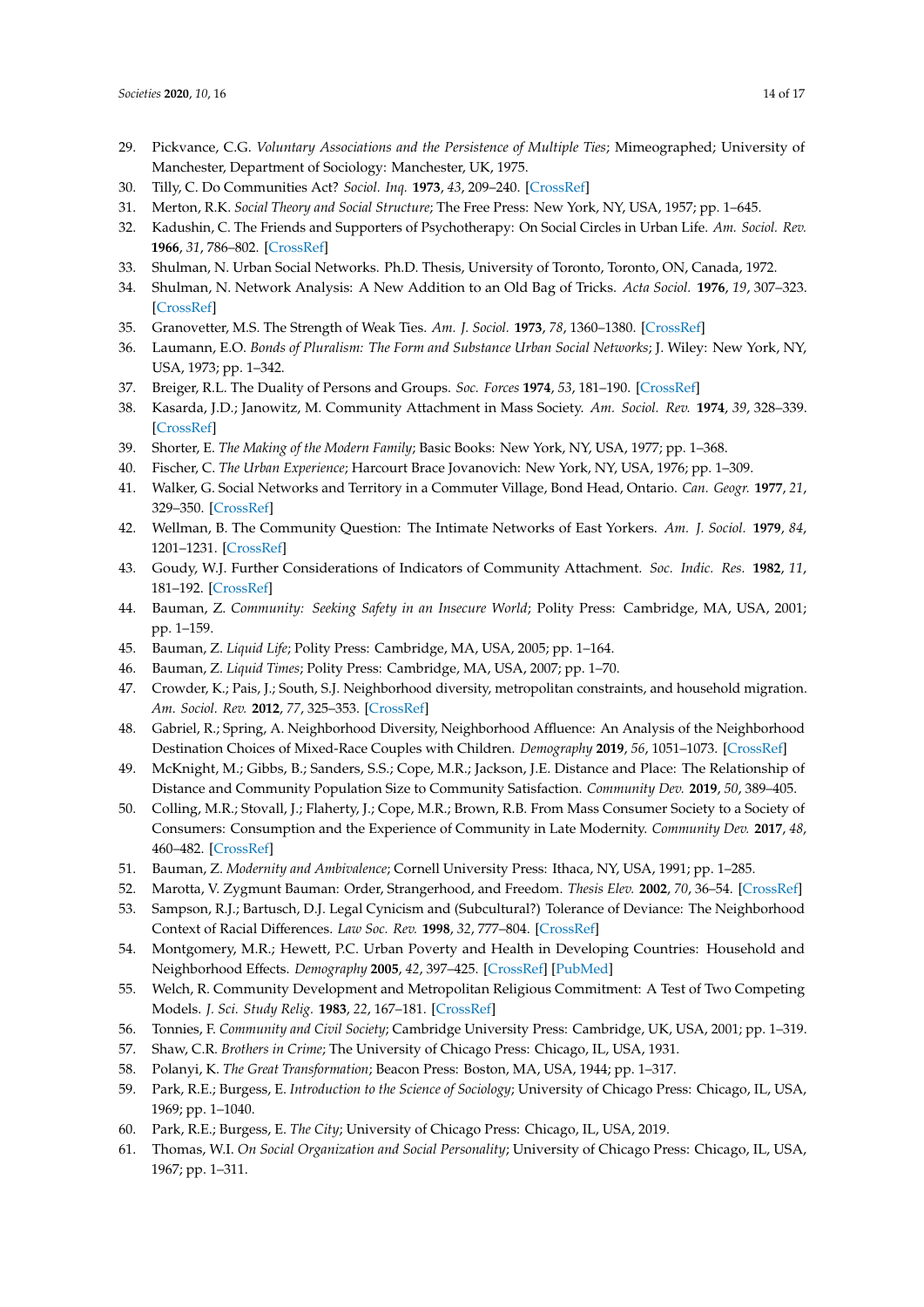- <span id="page-16-0"></span>62. Cope, M.R.; Currit, A.; Flaherty, J.; Brown, R.B. Making sense of community action and voluntary participation—A multilevel test of multilevel hypotheses: Do communities act? *Rural Sociol.* **2016**, *81*, 3–34. [\[CrossRef\]](http://dx.doi.org/10.1111/ruso.12085)
- <span id="page-16-1"></span>63. Flaherty, J.; Brown, R. A Multilevel Systemic Model of Community Attachment: Assessing the Relative Importance of the Community and Individual Levels. *Am. J. Sociol.* **2010**, *116*, 503–542. [\[CrossRef\]](http://dx.doi.org/10.1086/653600)
- <span id="page-16-2"></span>64. Taylor, J.E.; Arango, J.; Hugo, G.; Kouaouci, A.; Massey, D.S.; Pellegrino, A. International Migration and Community Development. *Popul. Index* **1996**, *62*, 397–418. [\[CrossRef\]](http://dx.doi.org/10.2307/3645924)
- <span id="page-16-3"></span>65. Hipp, J.R. A dynamic view of neighborhoods: The reciprocal relationship between crime and neighborhood structural characteristics. *Soc. Probl.* **2010**, *57*, 205–230. [\[CrossRef\]](http://dx.doi.org/10.1525/sp.2010.57.2.205)
- <span id="page-16-4"></span>66. Guest, A.M.; Lee, B.A. How Urbanites Define their Neighborhoods. *Popul. Environ.* **1984**, *7*, 32–56. [\[CrossRef\]](http://dx.doi.org/10.1007/BF01257471)
- <span id="page-16-5"></span>67. Sampson, R.J.; Morenoff, J.D.; Gannon-Rowley, T. Assessing Neighborhood Effects: Social Processes and New Directions in Research. *Annu. Rev. Sociol.* **2002**, *28*, 443–478. [\[CrossRef\]](http://dx.doi.org/10.1146/annurev.soc.28.110601.141114)
- <span id="page-16-6"></span>68. Ringel, N.B.; Finkelstein, J.C. Differentiating Neighborhood Satisfaction and Neighborhood Attachment Among Urban Residents. *Basic Appl. Soc. Psychol.* **1991**, *12*, 177–193. [\[CrossRef\]](http://dx.doi.org/10.1207/s15324834basp1202_4)
- <span id="page-16-7"></span>69. Grinstein-Weiss, M.; Yeo, Y.; Anacker, K.; Van Zandt, S.; Freeze, E.B.; Quercia, R.G. Homeownership and Neighborhood Satisfaction among Low- and Moderate-Income Households. *J. Urban A*ff*.* **2011**, *33*, 247–265. [\[CrossRef\]](http://dx.doi.org/10.1111/j.1467-9906.2011.00549.x)
- <span id="page-16-8"></span>70. O'Brien, D.J.; Ayidiya, S. Neighborhood Community and Life Satisfaction. *Community Dev.* **1991**, *22*, 21–37. [\[CrossRef\]](http://dx.doi.org/10.1080/15575339109489949)
- <span id="page-16-9"></span>71. Taylor, R. Neighborhood responses to disorder and local attachments: They Systemic Model of Attachment, Social Disorganization, and Neighborood Use Value. *Sociol. Forum* **1996**, *11*, 41–74. [\[CrossRef\]](http://dx.doi.org/10.1007/BF02408301)
- <span id="page-16-10"></span>72. Wu, F. Neighborhood Attachment, Social Participation, and Willingness to Stay in China's Low-Income Communities. *Urban A*ff*. Rev.* **2012**, *48*, 547–570. [\[CrossRef\]](http://dx.doi.org/10.1177/1078087411436104)
- <span id="page-16-11"></span>73. Lewicka, M. What makes neighborhood different from home and city? Effects of place scale on place attachment. *J. Environ. Psychol.* **2010**, *30*, 35–51. [\[CrossRef\]](http://dx.doi.org/10.1016/j.jenvp.2009.05.004)
- <span id="page-16-12"></span>74. Brown, B.; Perkins, D.D.; Brown, G. Place attachment in a revitalizing neighborhood: Individual and block levels of analysis. *J. Environ. Psychol.* **2003**, *23*, 259–271. [\[CrossRef\]](http://dx.doi.org/10.1016/S0272-4944(02)00117-2)
- <span id="page-16-13"></span>75. Kauppinen, T.M. Neighborhood effects in a European city: Secondary education of young people in Helsinki. *Soc. Sci. Res.* **2007**, *36*, 421–444. [\[CrossRef\]](http://dx.doi.org/10.1016/j.ssresearch.2006.04.003)
- <span id="page-16-14"></span>76. Honjo, K.; Iso, H.; Nakaya, T.; Hanibuchi, T.; Ikeda, A.; Inoue, M.; Sawada, N.; Tsugane, S.; Japan Public Health Center-based Prospective Study Group. Impact of neighborhood socioeconomic conditions on the risk of stroke in Japan. *J. Epidemiol.* **2015**, *25*, 254–260. [\[CrossRef\]](http://dx.doi.org/10.2188/jea.JE20140117)
- <span id="page-16-15"></span>77. Murayama, H.; Yoshie, S.; Sugawara, I.; Wakui, T.; Arami, R. Contextual effect of neighborhood environment on homebound elderly in a Japanese community. *Arch. Gerontol. Geriatr.* **2012**, *54*, 67–71. [\[CrossRef\]](http://dx.doi.org/10.1016/j.archger.2011.03.016)
- <span id="page-16-16"></span>78. Inoue, Y.; Stickley, A.; Yazawa, A.; Shirai, K.; Amemiya, A.; Kondo, N.; Kondo, K. Neighborhood characteristics and cardiovascular risk among older people in Japan: Findings from the JAGES project. *PLoS ONE* **2016**, *11*, e0164525. [\[CrossRef\]](http://dx.doi.org/10.1371/journal.pone.0164525)
- <span id="page-16-17"></span>79. Shields, M.A.; Price, S.W.; Wooden, M. Life satisfaction and the economic and social characteristics of neighbourhoods. *J. Popul. Econ.* **2009**, *22*, 421–443. [\[CrossRef\]](http://dx.doi.org/10.1007/s00148-007-0146-7)
- <span id="page-16-18"></span>80. Buys, L.; Miller, E. Residential satisfaction in inner urban higher-density Brisbane, Australia: Role of dwelling design, neighbourhood and neighbours. *J. Environ. Plan. Manag.* **2012**, *55*, 319–338. [\[CrossRef\]](http://dx.doi.org/10.1080/09640568.2011.597592)
- <span id="page-16-19"></span>81. Kohen, D.E.; Brooks–Gunn, J.; Leventhal, T.; Hertzman, C. Neighborhood income and physical and social disorder in Canada: Associations with young children's competencies. *Child Dev.* **2002**, *73*, 1844–1860. [\[CrossRef\]](http://dx.doi.org/10.1111/1467-8624.t01-1-00510) [\[PubMed\]](http://www.ncbi.nlm.nih.gov/pubmed/12487498)
- <span id="page-16-20"></span>82. Veugelers, P.; Sithole, F.; Zhang, S.; Muhajarine, N. Neighborhood characteristics in relation to diet, physical activity and overweight of Canadian children. *Int. J. Pediatric Obes.* **2008**, *3*, 152–159. [\[CrossRef\]](http://dx.doi.org/10.1080/17477160801970278) [\[PubMed\]](http://www.ncbi.nlm.nih.gov/pubmed/19086297)
- <span id="page-16-21"></span>83. Knies, G.; Nandi, A.; Platt, L. Life satisfaction, ethnicity and neighbourhoods: Is there an effect of neighbourhood ethnic composition on life satisfaction? *Soc. Sci. Res.* **2016**, *60*, 110–124. [\[CrossRef\]](http://dx.doi.org/10.1016/j.ssresearch.2016.01.010)
- <span id="page-16-22"></span>84. Mumford, L. *The City in History*; Harcourt Inc: San Diego, CA, USA, 1961.
- <span id="page-16-23"></span>85. Waldinger, R. The Ethnic Enclave Debate Revisited. *Int. J. Urban Reg. Res.* **1993**, *17*, 444–452. [\[CrossRef\]](http://dx.doi.org/10.1111/j.1468-2427.1993.tb00232.x)
- 86. Light, I.; Sabagh, G.; Bozorgmehr, M.; Der-Marttrosian, C. Beyond the Ethinc Enclave Economy. *Soc. Probl.* **1994**, *41*, 65–80. [\[CrossRef\]](http://dx.doi.org/10.2307/3096842)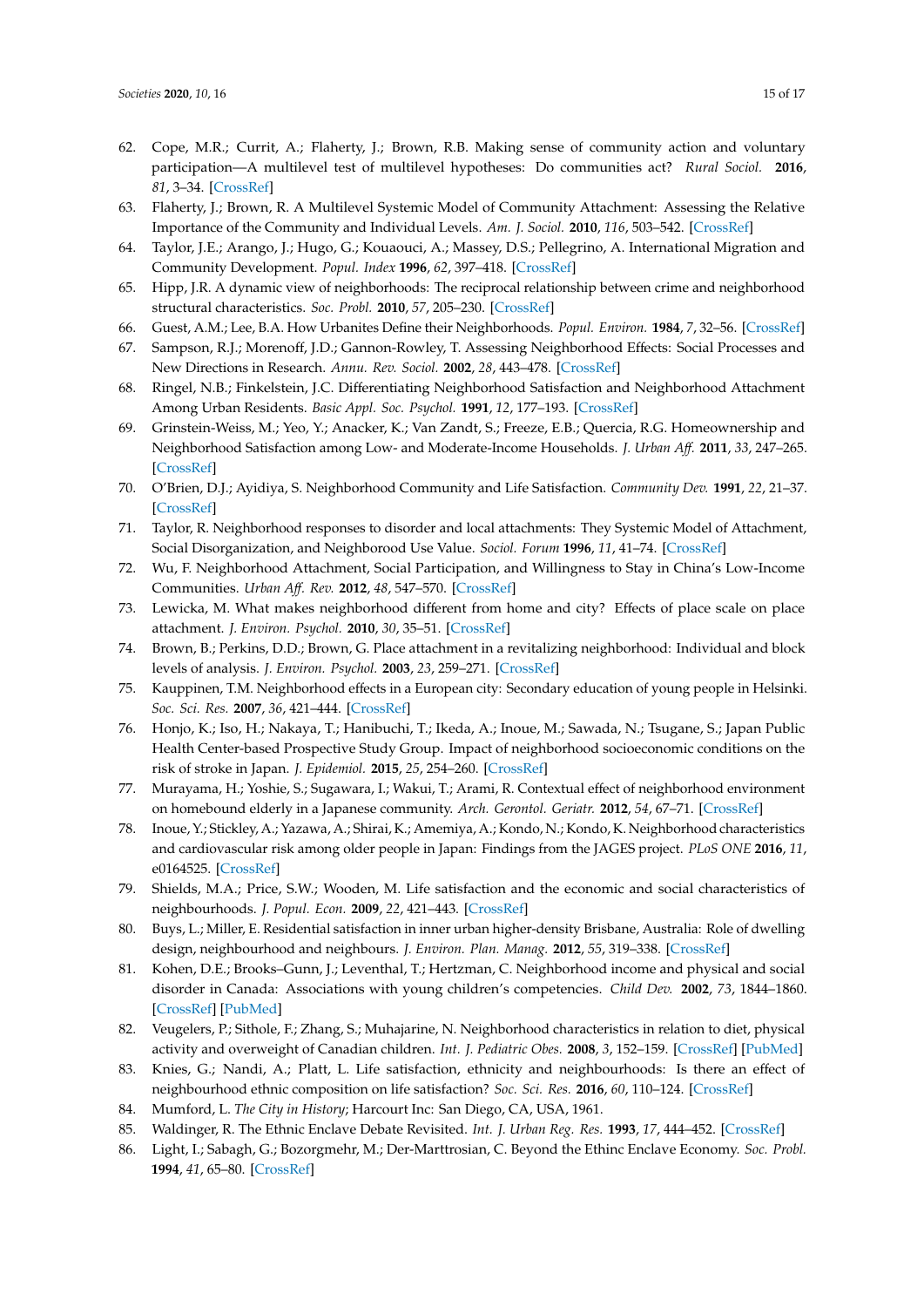- 87. Ong, A. Cultural Citizenship as Subject-Making: Immigrants Negotiate Racial and Cultural Boundaries in the United States. *Curr. Anthropol.* **1996**, *37*, 737–762. [\[CrossRef\]](http://dx.doi.org/10.1086/204560)
- 88. Flores, W.V.; Benmayor, R. *Latino Cultural Citizenship: Claiming Identity, Space and Rights*; Beacon Press: Boston, MA, USA, 1997; p. 1184.
- 89. Pakulski, J. Cultural Citizenship. *Citizsh. Stud.* **1997**, *1*, 73–86. [\[CrossRef\]](http://dx.doi.org/10.1080/13621029708420648)
- <span id="page-17-0"></span>90. Lin, J. *Reconstructing Chinatown: Ethnic Enclave, Global Change*; University of Minnesota Press: Minneapolis, MN, USA, 1998; pp. 1–272.
- <span id="page-17-1"></span>91. Koehler, K. Socially Sustainable Planning for Ursvik's Development and Integration. *Kth R. Inst. Technol.* **2018**, 6–12.
- <span id="page-17-2"></span>92. Hillery, G.A. Definitions of Community: Areas of Agreement. *Rural Sociol.* **1955**, *20*, 111–123.
- <span id="page-17-3"></span>93. Leopold, A. *A Sand County Almanac*; Oxford University Press: London, UK, 1990; pp. 1–295.
- <span id="page-17-4"></span>94. Mealor, T.W., Jr. Myths of Mississippi's Rural Landscape: Change and Challenge. In *A Sense of Place: Mississippi*; Prenshaw, P.W., McKee, J.O., Eds.; University of Mississippi Press: Jackson, MS, USA, 1979; pp. 189–215.
- <span id="page-17-5"></span>95. Berry, J.M.; Portney, K.E. Mobilizing Minority Communities: Social Capital and Participation in Urban Neighborhoods. *Am. Behav. Sci.* **1997**, *40*, 632–644.
- <span id="page-17-6"></span>96. Malecki, E.J. Digital development in rural areas: Potentials and pitfalls. *J. Rural Stud.* **2003**, *19*, 210–214. [\[CrossRef\]](http://dx.doi.org/10.1016/S0743-0167(02)00068-2)
- <span id="page-17-17"></span>97. Dutta-Bergman, M. Access to the internet in the context of community participation and community satisfaction. *New Media Soc.* **2005**, *7*, 89–109. [\[CrossRef\]](http://dx.doi.org/10.1177/1461444805049146)
- 98. Boase, J. The Consequences of Personal Networks for Internet Use in Rural Areas. *Am. Behav. Sci.* **2010**, *53*, 1257–1267. [\[CrossRef\]](http://dx.doi.org/10.1177/0002764210361681)
- <span id="page-17-18"></span>99. Collins, J.; Wellman, B. Small Town in the Internet Society: Chapleau is No Longer an Island. *Am. Behav. Sci.* **2010**, *53*, 1344–1366. [\[CrossRef\]](http://dx.doi.org/10.1177/0002764210361689)
- <span id="page-17-8"></span>100. Scott, M.; Gallent, N.; Gkartzios, M. *The Routledge Companion to Rural Planning*; Routledge: New York, NY, USA, 2019; pp. 1–642.
- <span id="page-17-9"></span>101. Salamon, S. *Newcomers to Old Towns: Suburbanization of the Heartland*; University of Chicago Press: Chicago, IL, USA, 2003; pp. 1–245.
- <span id="page-17-10"></span>102. Izenberg, J.M.; Mujahid, M.S.; Yen, I.H. Health in changing neighborhoods: A study of the relationship between gentrification and self-rated health in the state of California. *Health Place* **2018**, *52*, 188–195. [\[CrossRef\]](http://dx.doi.org/10.1016/j.healthplace.2018.06.002)
- <span id="page-17-7"></span>103. Bernard, J.; Šafr, J. The other disadvantaged neighbourhood: Income related effects of living in rural peripheries. *Hous. Stud.* **2018**, *34*, 946–973. [\[CrossRef\]](http://dx.doi.org/10.1080/02673037.2018.1504008)
- <span id="page-17-11"></span>104. Lichter, D.T.; Brown, D.L. Rural America in an urban society: Changing special and social boundaries. *Annu. Rev. Sociol.* **2011**, *37*, 565–592. [\[CrossRef\]](http://dx.doi.org/10.1146/annurev-soc-081309-150208)
- <span id="page-17-12"></span>105. Versey, H.S. A tale of two Harlems: Gentrification, social capital, and implications for aging in place. *Soc. Sci. Med.* **2018**, *214*, 1–11. [\[CrossRef\]](http://dx.doi.org/10.1016/j.socscimed.2018.07.024)
- <span id="page-17-13"></span>106. Li, S.; Mao, S.; Du, H. Residential mobility and neighbourhood attachment in Guangzhou, China. *Environ. Plan. A Econ. Space* **2019**, *51*, 761–780. [\[CrossRef\]](http://dx.doi.org/10.1177/0308518X18804828)
- <span id="page-17-14"></span>107. Dillman, D.A. *Mail and Internet Surveys: The Tailored Design Method Update with New Internet, Visual, and Mixed-Mode Guide*, 2nd ed.; John Wiley & Sons: New York, NY, USA, 2007; pp. 1–544.
- <span id="page-17-15"></span>108. Brown, R.B.; Xu, X.; Barfield, M.A.; King, B.G. Community Experience and the Conceptual Distinctness of Rural Community Attachment and Satisfaction: A Measurement Model. *Res. Community Sociol.* **2000**, *10*, 425–444.
- 109. Cope, M.R.; Flaherty, J.; Young, K.D.; Brown, R.B. Olympic boomtown: The social impacts of a one-time mega-event in Utah's Heber Valley. *Sociol. Spectr.* **2015**, *35*, 136–160. [\[CrossRef\]](http://dx.doi.org/10.1080/02732173.2014.1000553)
- 110. Erickson, L.D.; Call, V.R.; Brown, R.B. SOS—satisfied or stuck, why older rural residents stay put: Aging in place or stuck in place in rural Utah. *Rural Sociol.* **2012**, *77*, 408–434. [\[CrossRef\]](http://dx.doi.org/10.1111/j.1549-0831.2012.00084.x)
- <span id="page-17-16"></span>111. Erickson, L.D.; Sanders, S.R.; Cope, M.R. Lifetime stayers in urban, rural, and highly rural communities in Montana. *Popul. Space Place* **2018**, *24*, e2133. [\[CrossRef\]](http://dx.doi.org/10.1002/psp.2133)